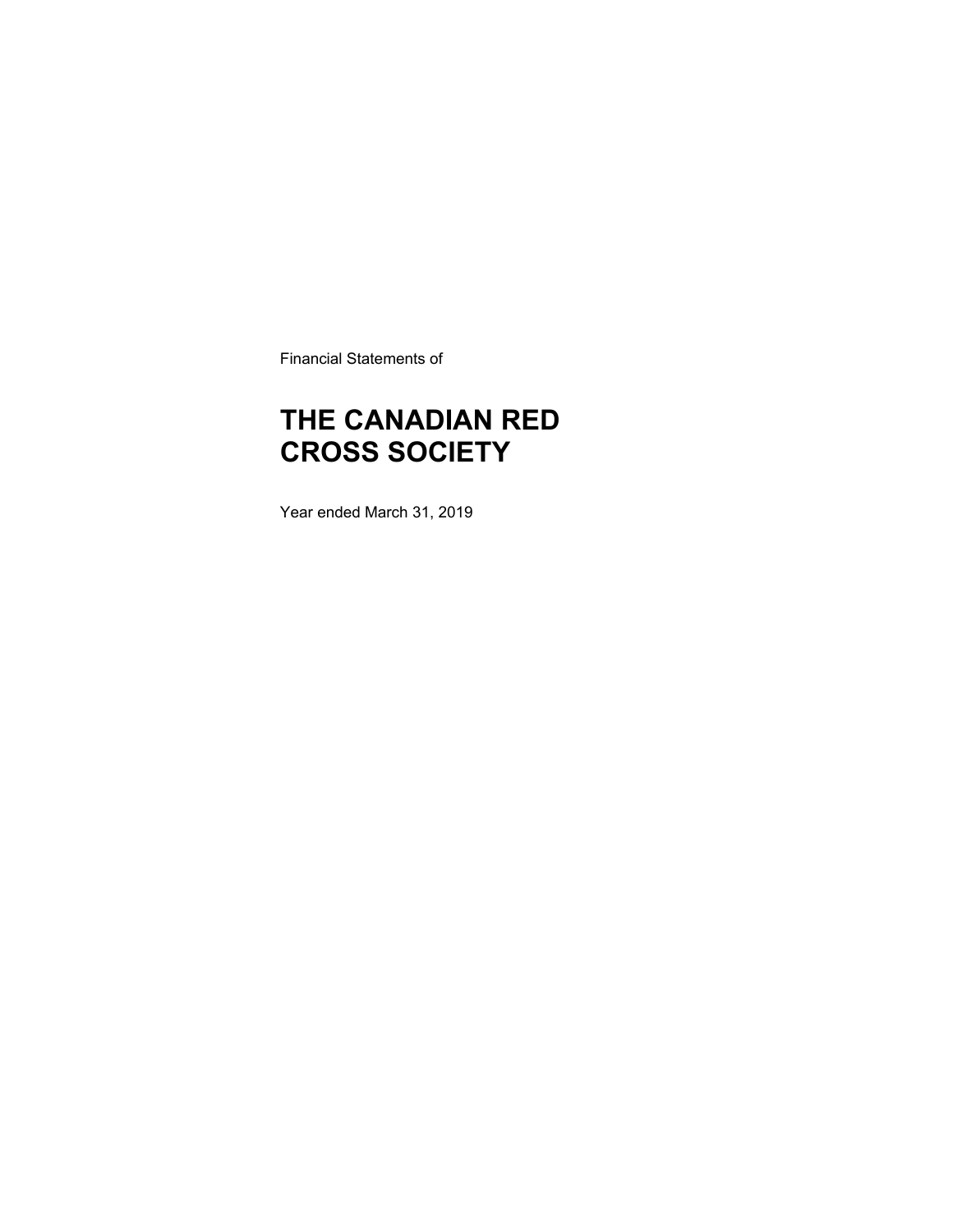**Financial Statements of** 

### THE CANADIAN RED CROSS SOCIETY

Year ended March 31, 2019

Page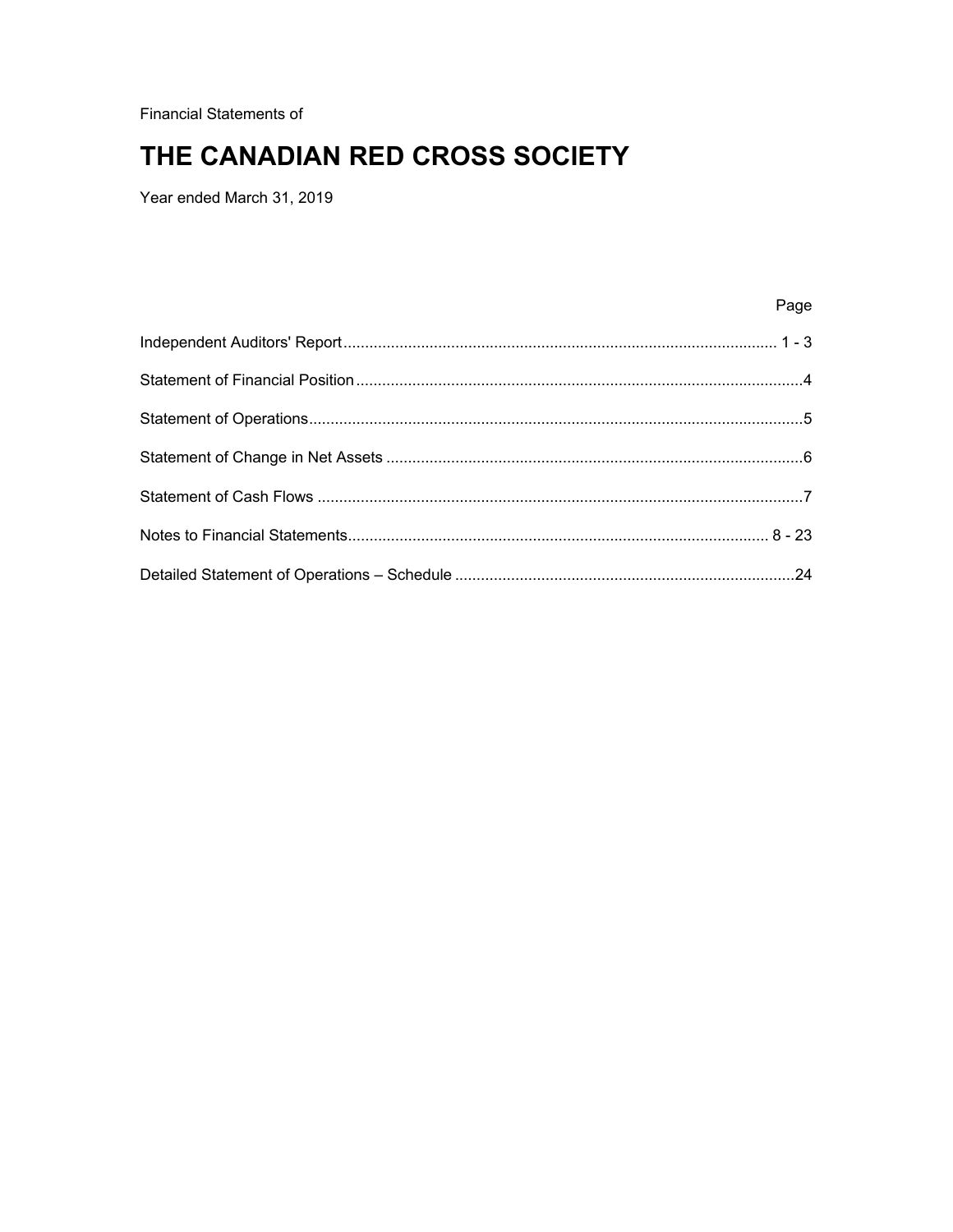

KPMG LLP 150 Elgin Street, Suite 1800 Ottawa ON K2P 2P8 Canada Telephone 613-212-5764 Fax 613-212-2896

### **INDEPENDENT AUDITORS' REPORT**

To the Members of the Canadian Red Cross Society

### *Opinion*

We have audited the financial statements of the Canadian Red Cross Society (the "Entity"), which comprise:

- the statement of financial position as at March 31, 2019
- the statement of operations for the year then ended
- the statement of changes in net assets for the year then ended
- the statement of cash flows for the year then ended
- and notes to the financial statements and schedule, including a summary of significant accounting policies

(Hereinafter referred to as the "financial statements").

In our opinion, the accompanying financial statements present fairly, in all material respects, the financial position of the Entity as at March 31, 2019, and its results of operations and its cash flows for the year then ended in accordance with Canadian accounting standards for not-for-profit organizations.

### *Basis for Opinion*

We conducted our audit in accordance with Canadian generally accepted auditing standards. Our responsibilities under those standards are further described in the "*Auditors' Responsibilities for the Audit of the Financial Statements*" section of our auditors' report.

We are independent of the Entity in accordance with the ethical requirements that are relevant to our audit of the financial statements in Canada and we have fulfilled our other ethical responsibilities in accordance with these requirements.

We believe that the audit evidence we have obtained is sufficient and appropriate to provide a basis for our opinion.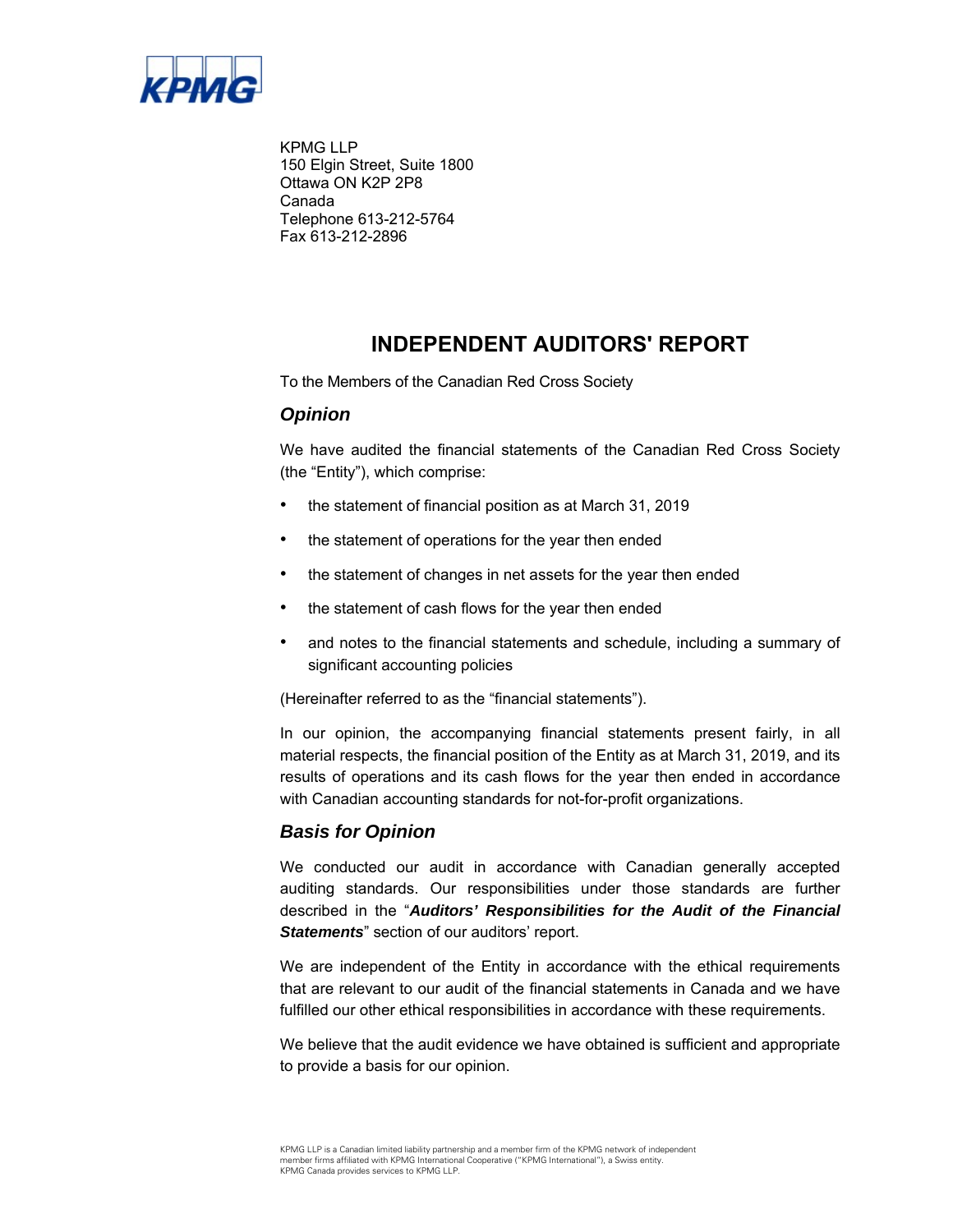

### *Responsibilities of Management and Those Charged with Governance for the Financial Statements*

Management is responsible for the preparation and fair presentation of the financial statements in accordance with Canadian accounting standards for notfor-profit organizations, and for such internal control as management determines is necessary to enable the preparation of financial statements that are free from material misstatement, whether due to fraud or error.

In preparing the financial statements, management is responsible for assessing the Entity's ability to continue as a going concern, disclosing as applicable, matters related to going concern and using the going concern basis of accounting unless management either intends to liquidate the Entity or to cease operations, or has no realistic alternative but to do so.

Those charged with governance are responsible for overseeing the Entity's financial reporting process.

### *Auditors' Responsibilities for the Audit of the Financial Statements*

Our objectives are to obtain reasonable assurance about whether the financial statements as a whole are free from material misstatement, whether due to fraud or error, and to issue an auditors' report that includes our opinion.

Reasonable assurance is a high level of assurance, but is not a guarantee that an audit conducted in accordance with Canadian generally accepted auditing standards will always detect a material misstatement when it exists.

Misstatements can arise from fraud or error and are considered material if, individually or in the aggregate, they could reasonably be expected to influence the economic decisions of users taken on the basis of the financial statements.

As part of an audit in accordance with Canadian generally accepted auditing standards, we exercise professional judgment and maintain professional skepticism throughout the audit.

We also:

• Identify and assess the risks of material misstatement of the financial statements, whether due to fraud or error, design and perform audit procedures responsive to those risks, and obtain audit evidence that is sufficient and appropriate to provide a basis for our opinion.

The risk of not detecting a material misstatement resulting from fraud is higher than for one resulting from error, as fraud may involve collusion, forgery, intentional omissions, misrepresentations, or the override of internal control.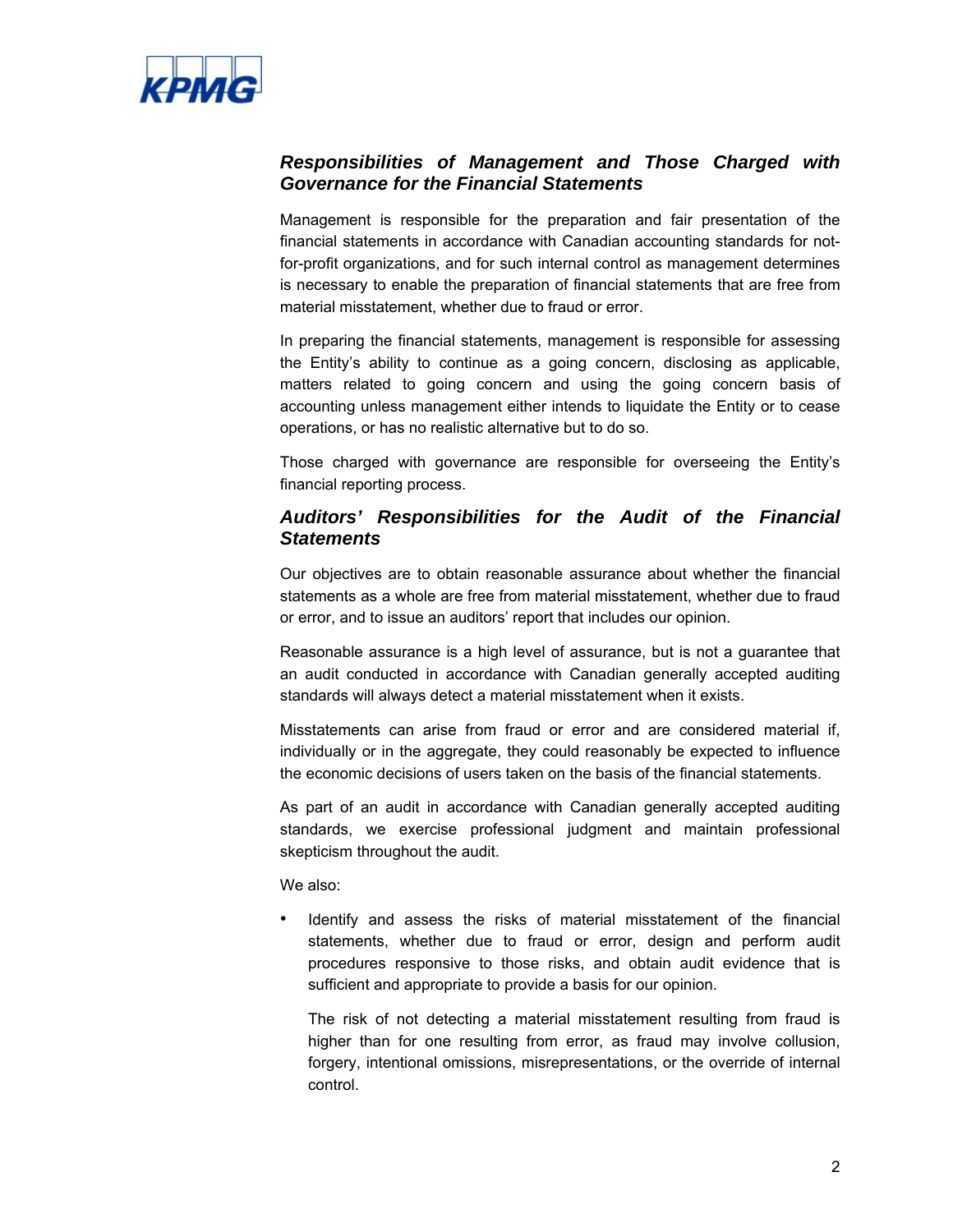

- Obtain an understanding of internal control relevant to the audit in order to design audit procedures that are appropriate in the circumstances, but not for the purpose of expressing an opinion on the effectiveness of the Entity's internal control.
- Evaluate the appropriateness of accounting policies used and the reasonableness of accounting estimates and related disclosures made by management.
- Conclude on the appropriateness of management's use of the going concern basis of accounting and, based on the audit evidence obtained, whether a material uncertainty exists related to events or conditions that may cast significant doubt on the Entity's ability to continue as a going concern. If we conclude that a material uncertainty exists, we are required to draw attention in our auditors' report to the related disclosures in the financial statements or, if such disclosures are inadequate, to modify our opinion. Our conclusions are based on the audit evidence obtained up to the date of our auditors' report. However, future events or conditions may cause the Entity to cease to continue as a going concern.
- Evaluate the overall presentation, structure and content of the financial statements, including the disclosures, and whether the financial statements represent the underlying transactions and events in a manner that achieves fair presentation.
- Communicate with those charged with governance regarding, among other matters, the planned scope and timing of the audit and significant audit findings, including any significant deficiencies in internal control that we identify during our audit.

 $KPMG$  LLP

Chartered Professional Accountants, Licensed Public Accountants

Ottawa, Canada

May 23, 2019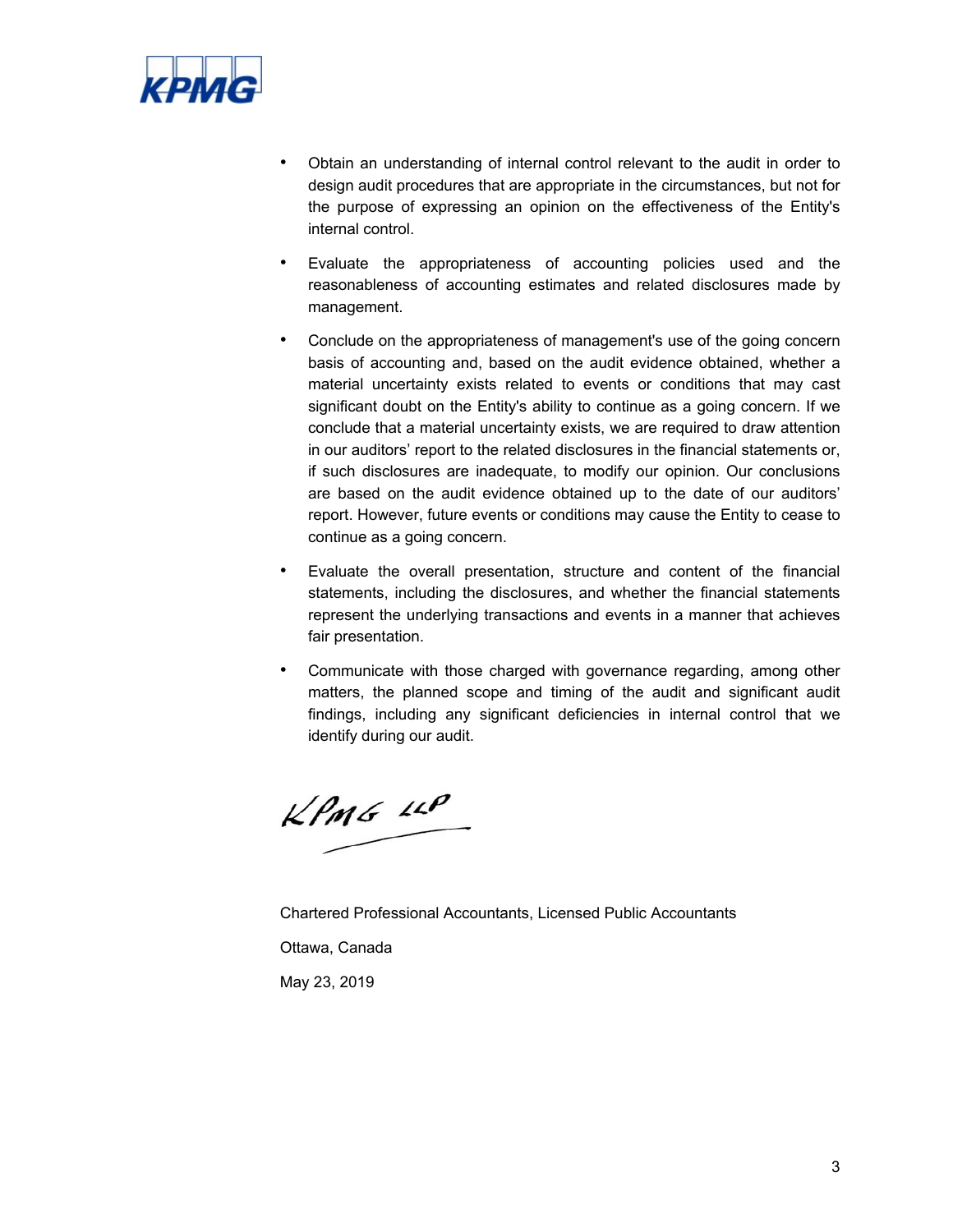Statement of Financial Position

March 31, 2019, with comparative information for 2018 (In thousands of dollars)

|                                                                         | 2019          | 2018          |
|-------------------------------------------------------------------------|---------------|---------------|
| <b>Assets</b>                                                           |               |               |
| Current assets:                                                         |               |               |
| Cash and cash equivalents (note 3)                                      | \$<br>249,743 | \$<br>284,343 |
| Accounts receivable                                                     | 34,393        | 35,926        |
| Inventory and prepaid expenses                                          | 21,643        | 25,310        |
|                                                                         | 305,779       | 345,579       |
| Long-term investments (note 4)                                          | 34,189        | 32,585        |
| Capital assets (note 5)                                                 | 51,565        | 47,388        |
| Assets held for sale (note 6)                                           | 912           | 4,848         |
| Defined benefit pension plan asset (note 10)                            | 7,012         | 7,230         |
|                                                                         | \$<br>399,457 | \$<br>437,630 |
| <b>Liabilities and Net Assets</b>                                       |               |               |
| <b>Current liabilities:</b>                                             |               |               |
| Accounts payable and accrued liabilities (note 7)                       | \$<br>41,887  | \$<br>42,470  |
| Deferred contributions - short-term (note 8)                            | 172,369       | 231,245       |
|                                                                         | 214,256       | 273,715       |
| Deferred contributions - long-term (note 8)                             | 25,441        | 17,627        |
| Deferred contributions related to capital assets (note 9)               | 9,487         | 10,016        |
| Other defined benefit plans liability (note 10)                         | 6,617         | 7,310         |
|                                                                         | 255,801       | 308,668       |
| Net assets (note 11):                                                   |               |               |
| Invested in capital assets                                              | 42,990        | 42,220        |
| Restricted for endowment purposes (note 12)                             | 1,626         | 1,400         |
| Internally restricted (note 13)                                         | 61,889        | 53,604        |
| Unrestricted                                                            | 37,151        | 31,738        |
|                                                                         | 143,656       | 128,962       |
| Commitments, contingent liabilities and<br>guarantees (notes 14 and 15) |               |               |
|                                                                         | \$<br>399,457 | \$<br>437,630 |

See accompanying notes to financial statements.

On behalf of the Board:

\_\_\_\_\_\_\_\_\_\_\_\_\_\_\_\_\_\_ Chair

\_\_\_\_\_\_\_\_\_\_\_\_\_\_\_\_\_\_ Chair, Audit and Finance Committee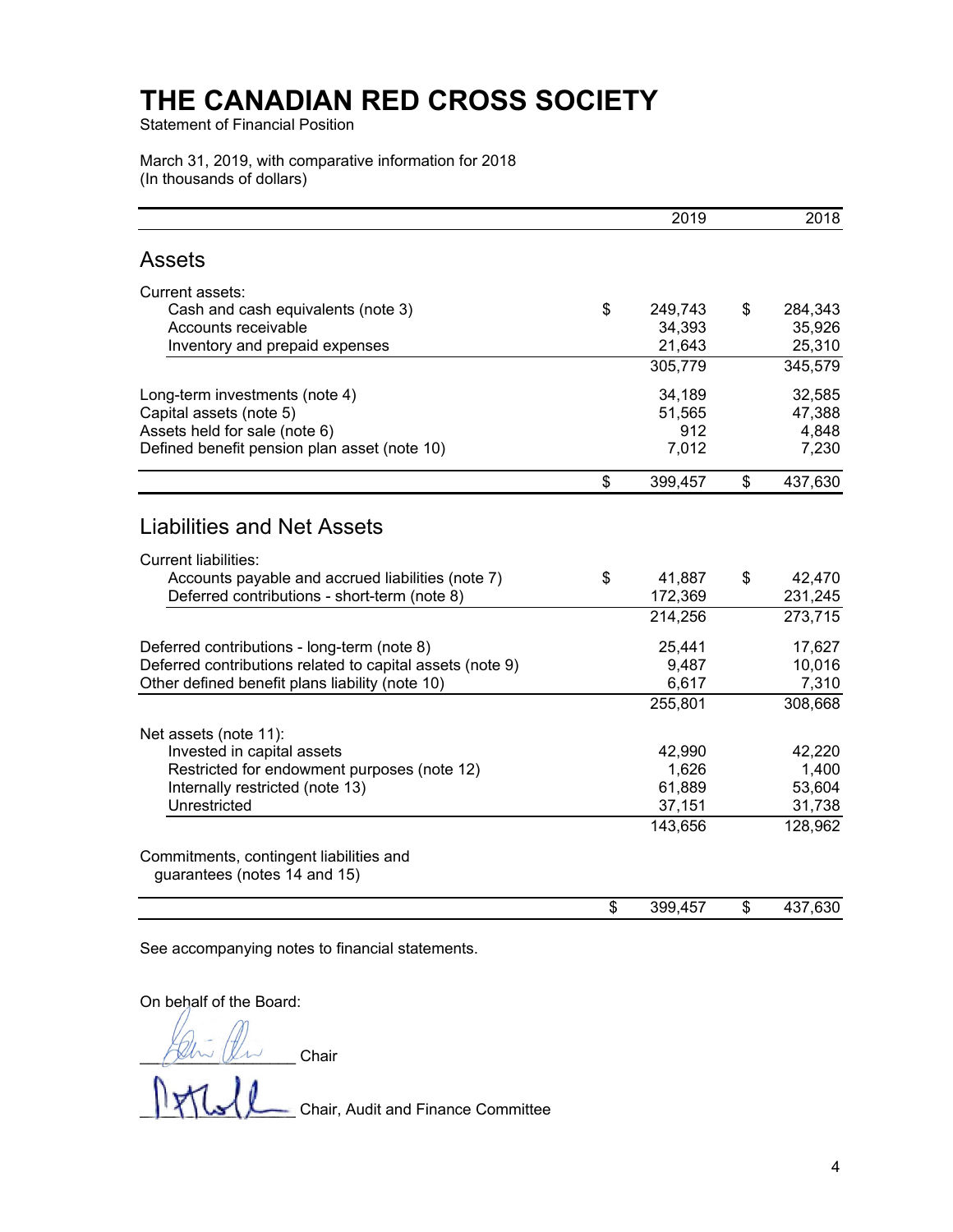Statement of Operations

Year ended March 31, 2019, with comparative information for 2018 (In thousands of dollars)

|                                      | Actual<br>2019 | Actual<br>2018 |
|--------------------------------------|----------------|----------------|
|                                      | (Schedule)     |                |
| Revenue:                             |                |                |
| Organizational capacity:             |                |                |
| Fundraising (note 16)                | \$<br>75,086   | \$<br>80,358   |
| Investment income                    | 2,531          | 2,244          |
| Gain on sale of capital assets and   |                |                |
| assets held for sale (notes 5 and 6) | 5,356          | 1,273          |
|                                      | 82,973         | 83,875         |
| Core programs                        | 308,163        | 381,732        |
| <b>Total revenue</b>                 | 391,136        | 465,607        |
| Expenses:                            |                |                |
| Organizational capacity:             |                |                |
| Fundraising (note 16)                | 36,952         | 35,017         |
| Investment expense                   | 259            | 99             |
| Governance and general management    | 13,601         | 12,839         |
|                                      | 50,812         | 47,955         |
| Core programs:                       |                |                |
| International operations             | 72,074         | 80,860         |
| <b>Emergency management</b>          | 176,679        | 227,630        |
| Prevention and safety                | 17,931         | 20,109         |
| Health and community wellness        | 59,434         | 81,402         |
|                                      | 326,118        | 410,001        |
| <b>Total expenses</b>                | 376,930        | 457,956        |
| Excess of revenue over expenses      | \$<br>14,206   | \$<br>7,651    |

See accompanying notes to financial statements.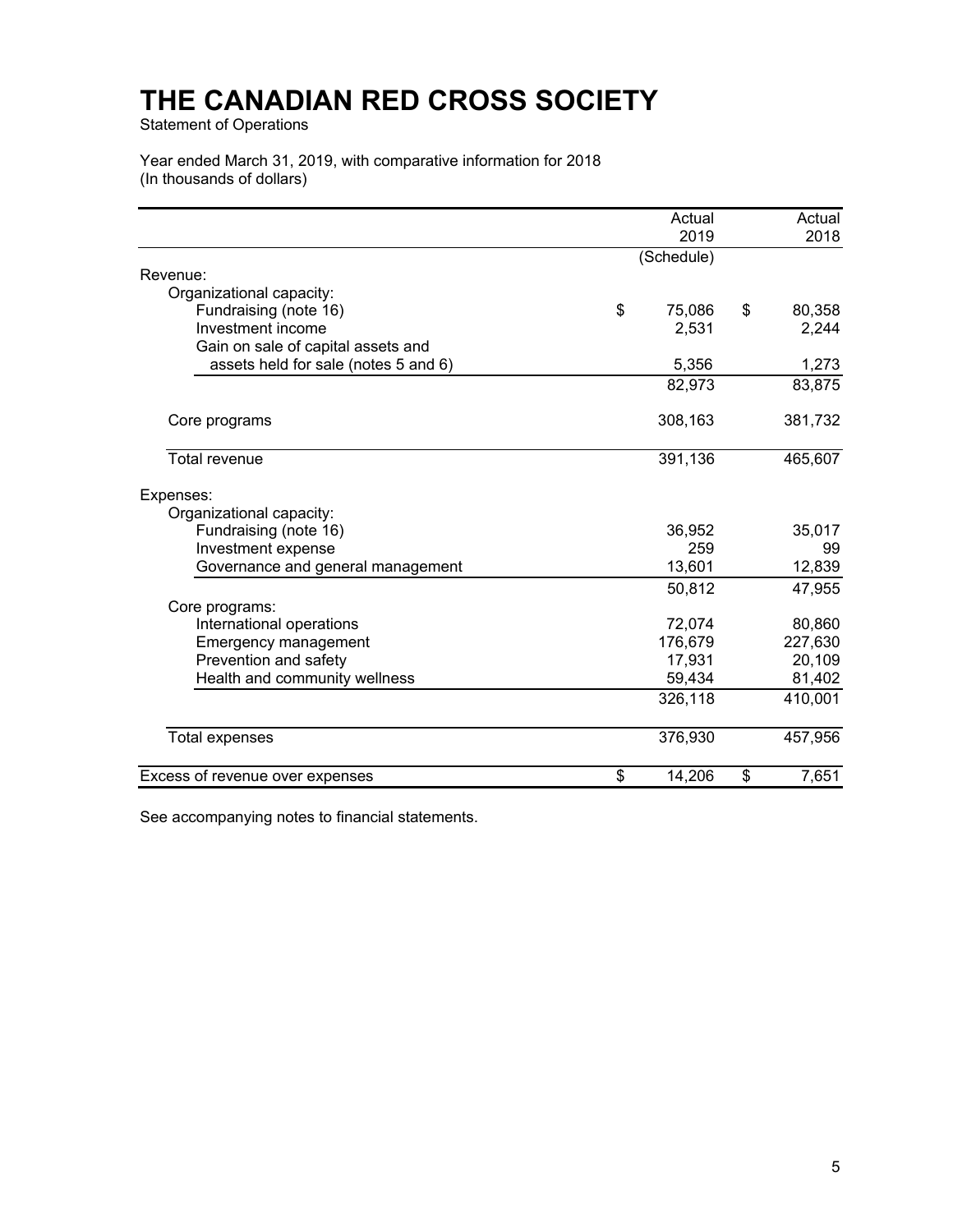Statement of Changes in Net Assets

Year ended March 31, 2019, with comparative information for 2018 (In thousands of dollars)

|                                                                                                       | Invested in<br>capital assets | Restricted for<br>endowment<br>purposes | Internally<br>restricted | Unrestricted |     | 2019    |
|-------------------------------------------------------------------------------------------------------|-------------------------------|-----------------------------------------|--------------------------|--------------|-----|---------|
| Net assets, beginning of year                                                                         | \$<br>42,220                  | \$<br>1,400                             | \$<br>53,604             | \$<br>31,738 | \$  | 128,962 |
| Excess of revenue over expenses                                                                       |                               | (39)                                    |                          | 14.245       |     | 14,206  |
| Receipt of endowed funds (note 12)                                                                    |                               | 265                                     |                          | (47)         |     | 218     |
| Remeasurement loss on defined benefit pension<br>plan asset and other defined benefit plans liability |                               |                                         |                          | 270          |     | 270     |
| Investment in capital assets (note 18)                                                                | 770                           |                                         |                          | (770)        |     |         |
| Internally restricted (note 13)                                                                       | -                             |                                         | 8,285                    | (8, 285)     |     |         |
| Net assets, end of year                                                                               | 42,990                        | 1,626                                   | 61,889                   | 37,151       | \$. | 143,656 |

|                                                                                                       | Invested in<br>capital assets | Restricted for<br>endowment<br>purposes | Internally<br>restricted | Unrestricted | 2018          |
|-------------------------------------------------------------------------------------------------------|-------------------------------|-----------------------------------------|--------------------------|--------------|---------------|
| Net assets, beginning of year                                                                         | \$<br>38,501                  | \$<br>1,374                             | \$<br>51,950             | \$<br>22,323 | \$<br>114,148 |
| Excess of revenue over expenses                                                                       |                               | 26                                      |                          | 7,625        | 7,651         |
| Remeasurement loss on defined benefit pension<br>plan asset and other defined benefit plans liability |                               |                                         |                          | (54)         | (54)          |
| Remeasurement gain on defined benefit pension<br>plan amendment (note 10)                             |                               |                                         |                          | 7,217        | 7,217         |
| Investment in capital assets (note 18)                                                                | 3,719                         |                                         |                          | (3,719)      |               |
| Internally restricted (note 13)                                                                       |                               |                                         | 1,654                    | (1,654)      |               |
| Net assets, end of year                                                                               | \$<br>42,220                  | .400                                    | 53,604                   | 31,738       | \$<br>128,962 |

See accompanying notes to financial statements.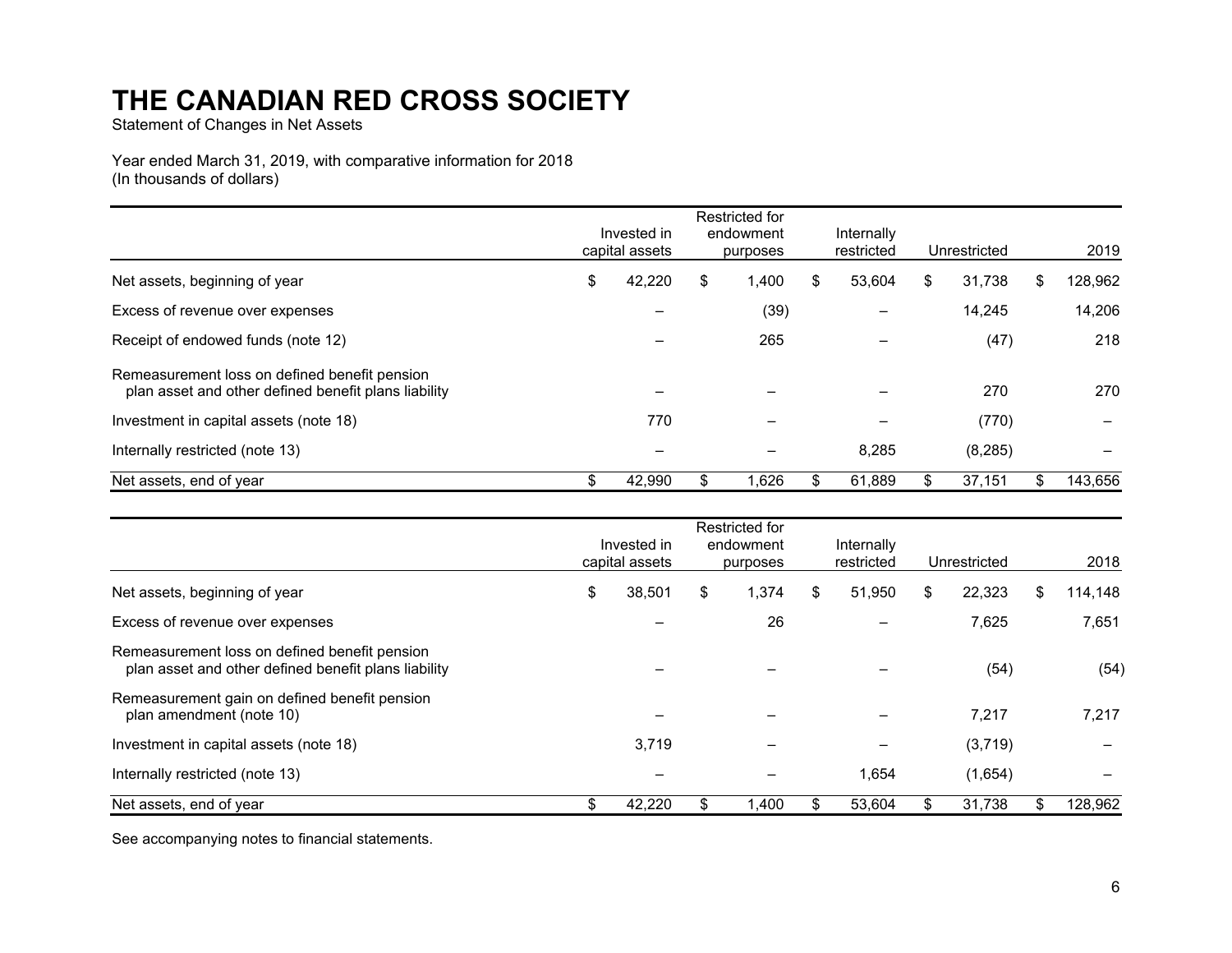Statement of Cash Flows

Year ended March 31, 2019, with comparative information for 2018 (In thousands of dollars)

|                                                     | 2019          | 2018          |
|-----------------------------------------------------|---------------|---------------|
| Cash provided by (used in):                         |               |               |
| Operating activities:                               |               |               |
| Excess of revenue over expenses                     | \$<br>14,206  | \$<br>7,651   |
| Items not involving cash:                           |               |               |
| (Decrease) increase in net employee future benefits | (205)         | 755           |
| Amortization of deferred capital contributions      | (1, 568)      | (1, 455)      |
| Amortization of capital assets                      | 5,898         | 5,555         |
| (Increase) decrease in cumulative unrealized        |               |               |
| gains on investments                                | (1, 108)      | 773           |
| Gain on sale of capital assets and                  |               |               |
| assets held for sale                                | (5,356)       | (1,273)       |
| Change in non-cash operating working capital:       |               |               |
| Accounts receivable                                 | 1,533         | (9, 173)      |
| Inventory and prepaid expenses                      | 3,667         | 581           |
| Accounts payable and accrued liabilities            | (583)         | 17,036        |
| Deferred contributions                              | (51,062)      | 11,039        |
|                                                     | (34, 578)     | 31,489        |
| Investing activities:                               |               |               |
| Net purchase of long-term investments               | (496)         | (6, 154)      |
| Proceeds on sale of capital assets                  |               |               |
| and assets held for sale                            | 12,175        | 1,960         |
| Acquisitions of capital assets                      | (12, 958)     | (9,659)       |
|                                                     | (1, 279)      | (13, 853)     |
|                                                     |               |               |
| Financing activities:                               |               |               |
| Deferred contributions related to capital assets    | 1,039         | 1,153         |
| <b>Endowment contributions</b>                      | 218           |               |
|                                                     | 1,257         | 1,153         |
| (Decrease) increase in cash and cash equivalents    | (34,600)      | 18,789        |
| Cash and cash equivalents, beginning of year        | 284,343       | 265,554       |
|                                                     |               |               |
| Cash and cash equivalents, end of year              | \$<br>249,743 | \$<br>284,343 |
|                                                     |               |               |
| Represented by:                                     |               |               |
| Unrestricted                                        | \$<br>32,883  | \$<br>32,322  |
| <b>Externally restricted</b>                        | 188,454       | 230,260       |
| Internally restricted                               | 28,406        | 21,761        |
| Cash and cash equivalents                           | \$<br>249,743 | \$<br>284,343 |

See accompanying notes to financial statements.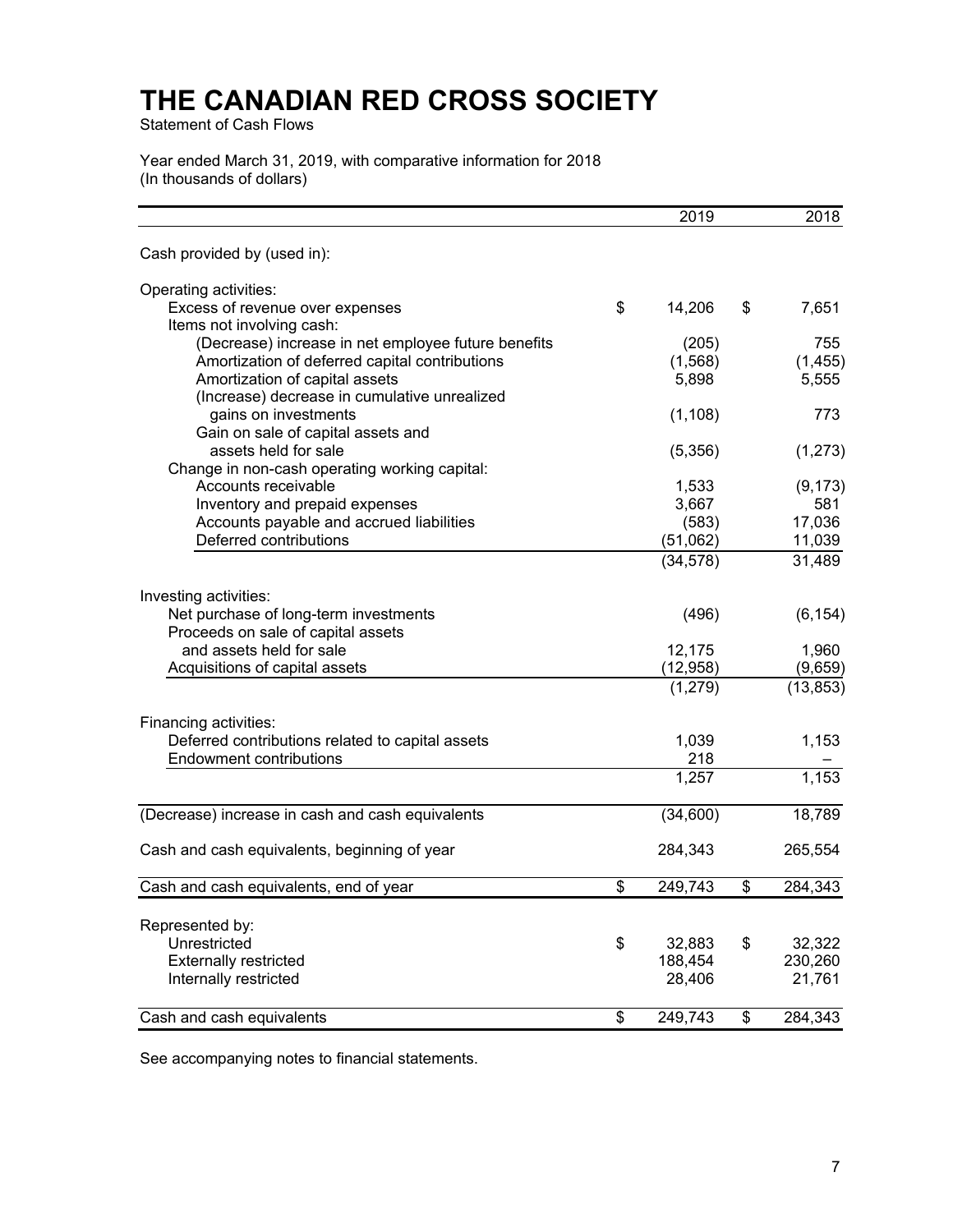Notes to Financial Statements

Year ended March 31, 2019 (In thousands of dollars)

#### **1. Purpose of the organization:**

The Canadian Red Cross Society (the "Society") is a not-for-profit volunteer-based humanitarian organization dedicated to helping people in Canada and around the world with situations that threaten their survival and safety, their security and well-being, or their human dignity. The Society relies on continuing support from various levels of governments, corporations and fundraising from other donors.

The Society, which is incorporated without share capital under the laws of Canada, is a registered Canadian charity and, as such, is exempt from income taxes under paragraph 149(1)(f) of the Income Tax Act (Canada).

#### **2. Significant accounting policies:**

The financial statements have been prepared in accordance with Canadian accounting standards for not-for-profit organizations and reflect the following significant accounting policies:

(a) Basis of presentation:

These financial statements reflect the assets, liabilities, revenues and expenses of the operations of the Society including all operations within Canada and internationally.

The Organizational Capacity and Core Programs section on the statement of operations reflect the revenue and expenses after application of the Society's common support services expenses for programs. The Schedule provides a detailed summary of the net contributions of these functions after common support services expenses.

(b) Revenue recognition:

The Society follows the deferral method of accounting to account for contributions for notfor-profit organizations.

The Society receives donations from annual fundraising campaigns for operating purposes and from special campaigns for disaster relief programs in Canada and internationally.

Unrestricted donations are recognized as revenue when received. Restricted donations, other than endowments, are deferred and recognized as revenue in the year in which the related expenses are recognized. Revenue from the sale of goods or services are recognized when the goods are delivered or services rendered.

Externally restricted donations used to purchase depreciable capital assets are deferred and amortized over the life of the related capital asset. Externally restricted contributions used to purchase land are recorded as a direct increase in the net assets invested in capital assets.

Externally restricted contributions that have not been expended are recorded as deferred contributions on the statement of financial position.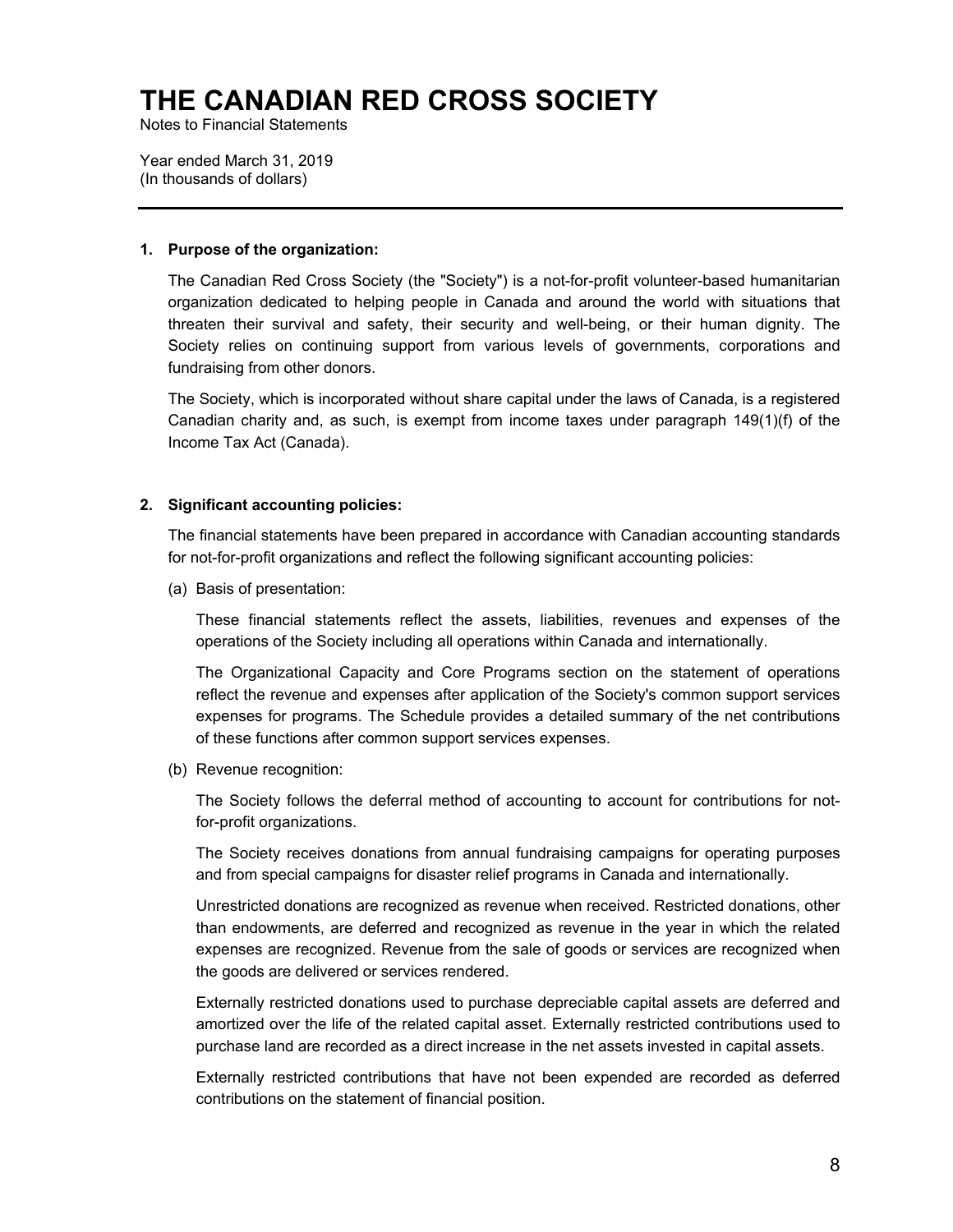Notes to Financial Statements (continued)

Year ended March 31, 2019 (In thousands of dollars)

#### **2. Significant accounting policies (continued):**

(b) Revenue recognition (continued):

Endowment contributions are recognized as direct increases in net assets restricted for endowment purposes.

The fair value of donated capital assets is deferred and amortized to income on the same basis as the related depreciable capital assets are amortized.

Investment income includes dividend and interest income, realized and unrealized investment gains and losses, and where applicable, charges for other than temporary impairment of investments. Dividend and interest income as well as realized and unrealized gains and losses have been recorded directly in the statement of operations.

Unrealized gains and losses on financial assets are included in investment income and recognized as revenue in the statement of operations or deferred depending on the nature of any external restrictions imposed on the investment income.

Restricted investment income is recognized as revenue in the year in which the related expenses are incurred. Unrestricted investment income is recognized as revenue when earned.

(c) Financial instruments:

Financial instruments are recorded at fair value on initial recognition. Freestanding derivative instruments that are not in a qualifying hedging relationship and equity instruments that are quoted in an active market are subsequently measured at fair value. All other financial instruments are subsequently recorded at cost or amortized cost, unless management has elected to carry the instruments at fair value. The Society has elected to carry its investments at fair value.

Transaction costs incurred on the acquisition of financial instruments measured subsequently at fair value are expensed as incurred. All other financial instruments are adjusted by transaction costs incurred on acquisition and financing costs, which are amortized using the straight-line method.

Financial assets measured at cost or amortized cost are assessed for impairment on an annual basis at the end of the fiscal year if there are indicators of impairment. If there is an indicator of impairment, the Society determines if there is a significant adverse change in the expected amount or timing of future cash flows from the financial asset. If there is a significant adverse change in the expected cash flows, the carrying value of the financial asset is reduced to the highest of the present value of the expected cash flows, the amount that could be realized from selling the financial asset or the amount the Society expects to realize by exercising its right to any collateral. If events and circumstances reverse in a future period, an impairment loss will be reversed to the extent of the improvement, not exceeding the initial carrying value.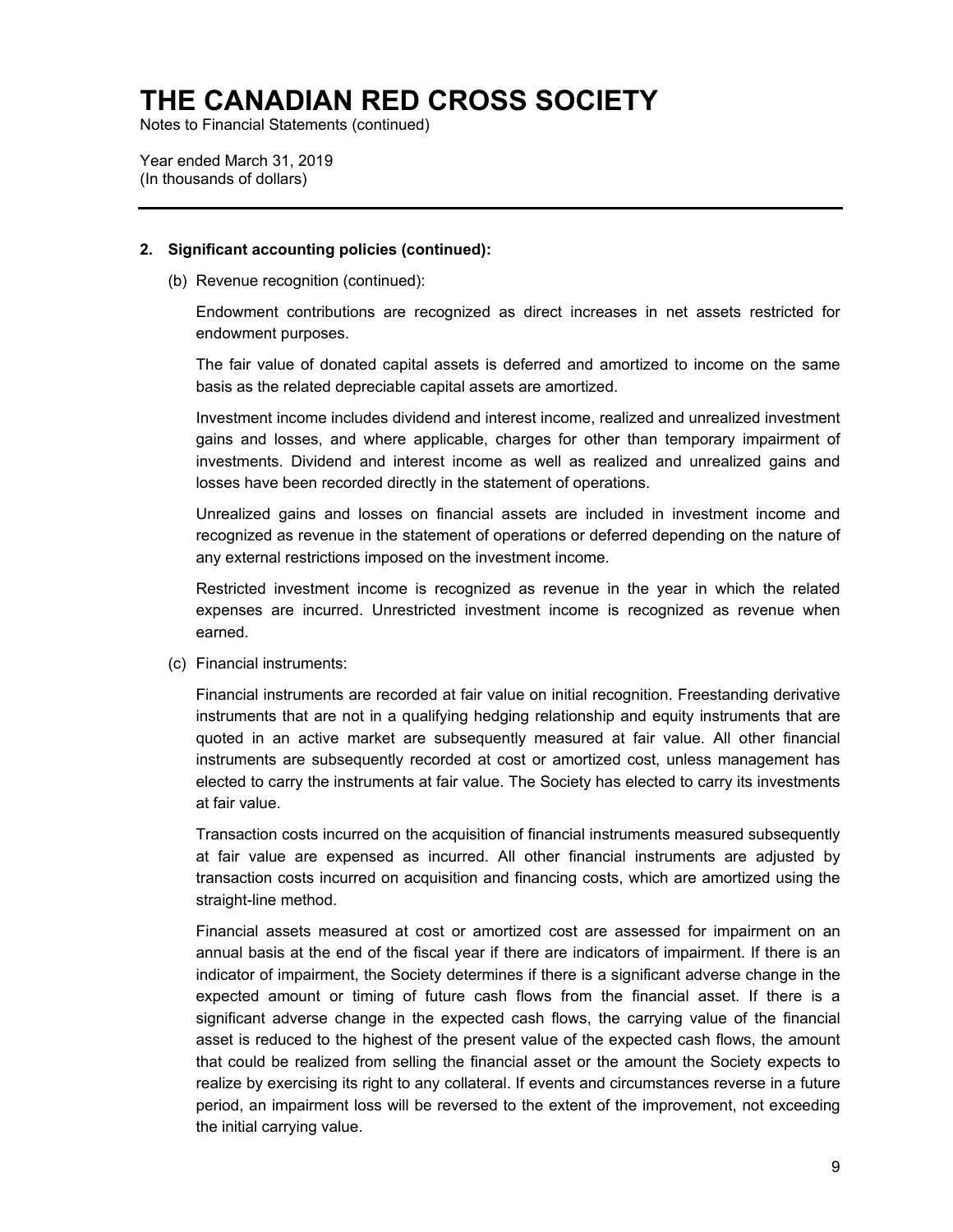Notes to Financial Statements (continued)

Year ended March 31, 2019 (In thousands of dollars)

#### **2. Significant accounting policies (continued):**

(d) Cash and cash equivalents:

Cash and cash equivalents represent cash and equivalents that mature within six months and those that can be readily converted to cash.

(e) Donated services:

The Society benefits greatly from donated services in the form of volunteer work for various activities. The value of donated services is not recognized in the financial statements because of the difficulty of measurement.

(f) Inventory:

Inventory consists of current materials and supplies necessary for the conduct of the Society's operations. Inventory is valued at the lower of cost and replacement value. Cost is determined using the moving average method.

(g) Capital assets:

Purchased capital assets are recorded at cost. Contributed capital assets are recorded at their estimated fair value at the date of contribution. Amortization is provided on a straight-line basis over the estimated useful lives of the asset as follows:

| Asset                                      | Useful life           |
|--------------------------------------------|-----------------------|
|                                            |                       |
| <b>Buildings</b>                           | 20 to 40 years        |
| <b>Building improvements</b>               | 10 to 20 years        |
| Leasehold improvements                     | Life of related lease |
| Furniture, office and healthcare equipment | 3 to 5 years          |
| <b>Vehicles</b>                            | 2 to 5 years          |
| Computer hardware and software             | 2 to 7 years          |

Land is not amortized due to its infinite life. When a tangible capital or intangible asset no longer contributes to the Society's ability to provide services, its carrying amount is written down to its residual value.

(h) Post-retirement benefits:

The cost of post-retirement benefits earned by employees is actuarially determined using the projected benefit method prorated on service and management's best estimate of discount rate, retirement ages of employees and expected health care costs. Plan obligations are discounted using current market interest rates and plan assets are presented at fair market value.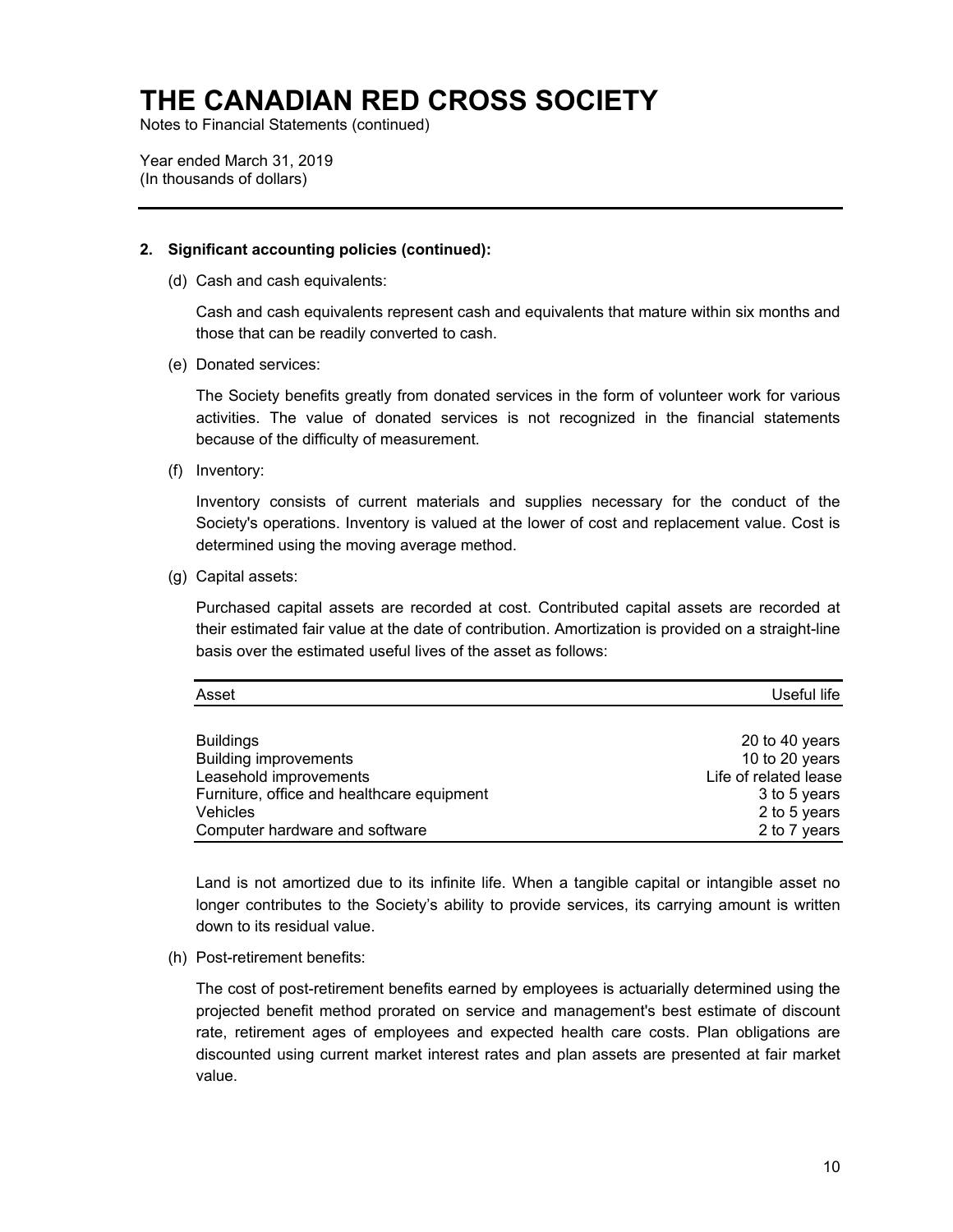Notes to Financial Statements (continued)

Year ended March 31, 2019 (In thousands of dollars)

#### **2. Significant accounting policies (continued):**

(h) Post-retirement benefits (continued):

The Society measures its accrued benefits obligations for accounting purposes as at March 31 of each year by extrapolating the value from the most recent actuarial valuation prepared for funding purposes.

The benefit plan expense for the year consists of the current service and finance costs. Remeasurements and other items are recorded directly on the Statement of Changes in Net Assets.

(i) Allocation of expenses:

The Society incurs common support service expenses that are common to its programs and administration.

Governance and general management expenses are not allocated and are accounted for as part of organizational capacity. Other common support service expenses are allocated directly to the programs.

Fund Development expenses are not allocated and are accounted for directly in Fundraising expense.

(j) Use of estimates:

The preparation of these financial statements in conformity with Canadian accounting standards for not-for-profit organizations requires management to make estimates and assumptions that affect the amounts reported in the financial statements and the accompanying notes. In the opinion of management, these financial statements reflect, within reasonable limits of materiality, all adjustments necessary to present fairly the results for the years presented. Actual results could differ from these estimates. Key management estimates include the assumptions underlying the employee future benefit liability calculations.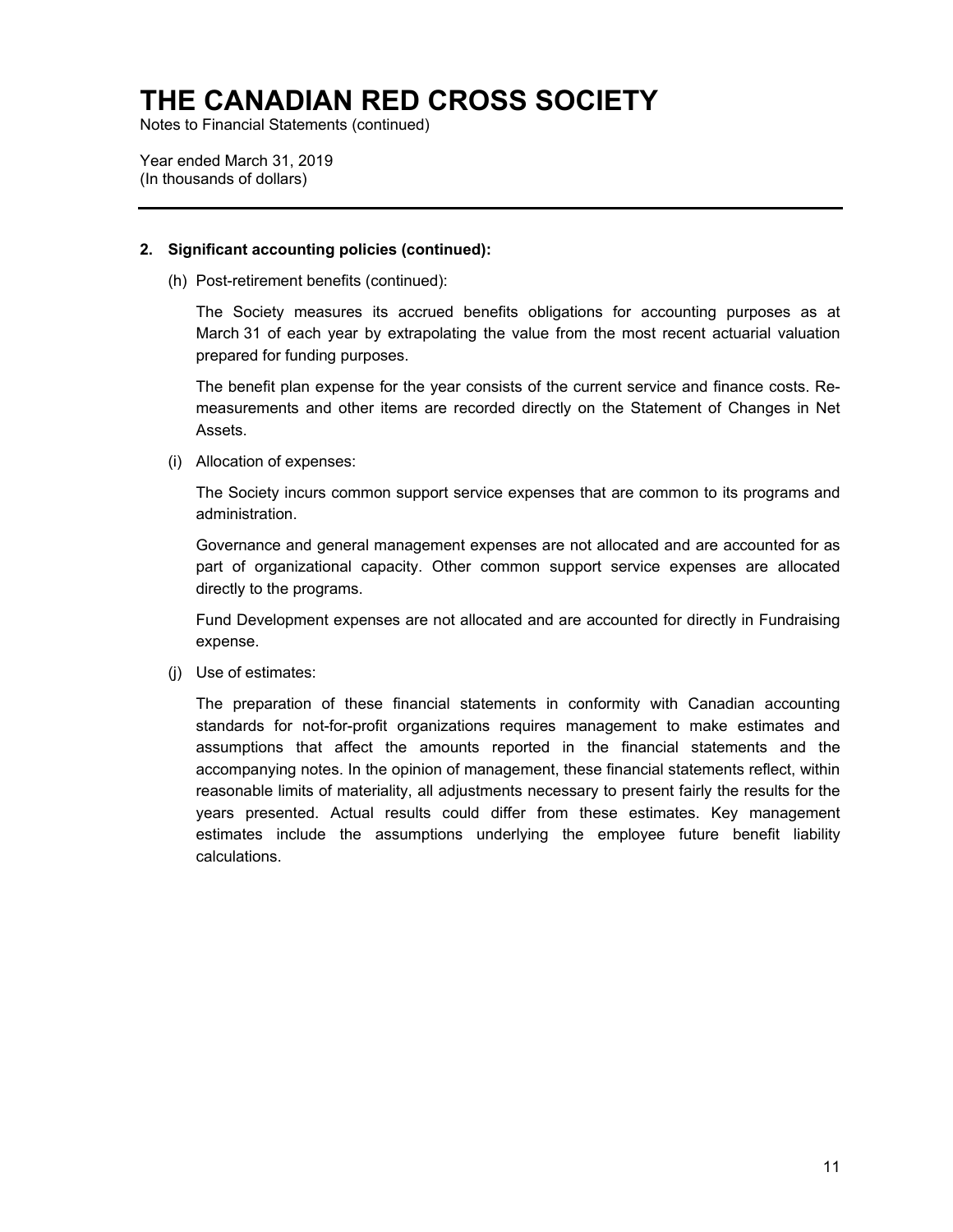Notes to Financial Statements (continued)

Year ended March 31, 2019 (In thousands of dollars)

#### **3. Cash and cash equivalents:**

Cash and cash equivalents related to deferred contributions are restricted externally for specified purposes and not available for the Society's general operations. Cash and cash equivalents internally restricted have been allocated to specific activities identified by management and approved by the Board of Directors. The funds are not available for the Society's general operations. Total cash and cash equivalents is allocated as follows:

|                                              | 2019          | 2018          |
|----------------------------------------------|---------------|---------------|
|                                              | Cost and      | Cost and      |
|                                              | fair value    | fair value    |
|                                              |               |               |
| Cash:                                        |               |               |
| Unrestricted                                 | \$<br>30,236  | \$<br>31,968  |
| <b>Externally restricted - General</b>       | 25,660        | 47,075        |
| <b>Externally restricted - Alberta Fires</b> | 2,574         | 5,521         |
| <b>Externally restricted - BC Fires</b>      | 470           | 42,801        |
| Internally restricted                        | 3,406         | 1,894         |
|                                              | 62.346        | 129,259       |
| Cash equivalents:                            |               |               |
| Unrestricted                                 | 2,647         | 354           |
| <b>Externally restricted - General</b>       | 68,000        | 52,524        |
| <b>Externally restricted - Alberta Fires</b> | 49,250        | 65,839        |
| <b>Externally restricted - BC Fires</b>      | 42,500        | 16,500        |
| Internally restricted                        | 25,000        | 19,867        |
|                                              | 187,397       | 155,084       |
| Total cash and cash equivalents              | \$<br>249,743 | \$<br>284,343 |

#### **4. Long-term investments:**

|                                          |                                     | 2019 |                  | 2018                                |    |                  |  |  |
|------------------------------------------|-------------------------------------|------|------------------|-------------------------------------|----|------------------|--|--|
|                                          | Fair value<br>and carrying<br>value |      | Cost             | Fair value<br>and carrying<br>value |    | Cost             |  |  |
| Investments:<br>Fixed income<br>Equities | \$<br>17,238<br>16,951              | \$   | 16,861<br>16,257 | \$<br>15,305<br>17,280              | \$ | 15,201<br>17,421 |  |  |
|                                          | \$<br>34,189                        | \$   | 33,118           | \$<br>32,585                        | \$ | 32,622           |  |  |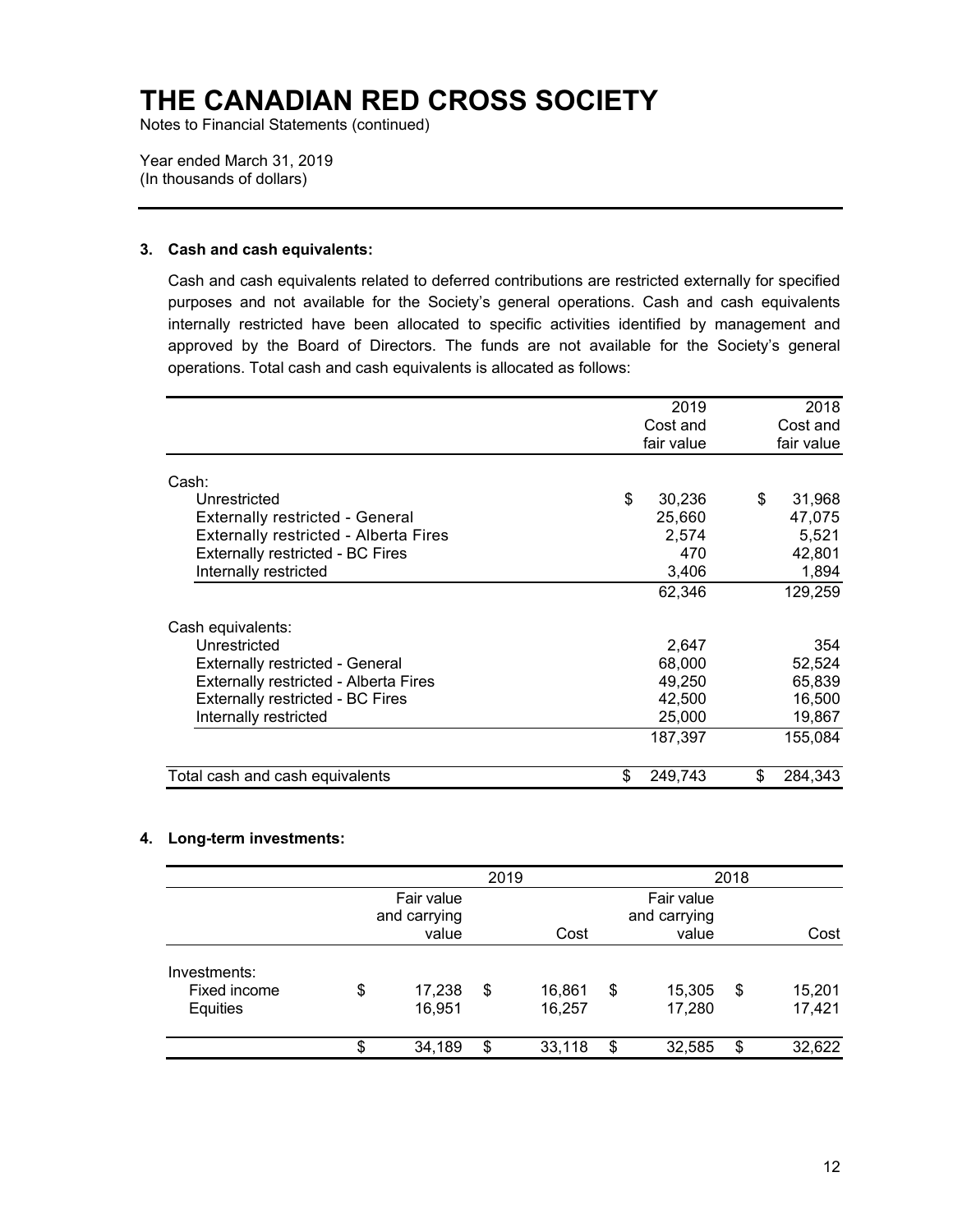Notes to Financial Statements (continued)

Year ended March 31, 2019 (In thousands of dollars)

#### **4. Long-term investments (continued):**

The fair values of investments are based on quoted market prices.

Fixed income investments are comprised of government and corporate bonds with maturity dates ranging from 2019 to 2054, earning interest up to 8.5% (2018 - ranging from 2018 to 2054, earning interest up to 7.41%).

#### **5. Capital assets:**

|                                  | Cost          | Accumulated<br>amortization | 2019<br>Net book<br>value | 2018<br>Net book<br>value |
|----------------------------------|---------------|-----------------------------|---------------------------|---------------------------|
| Land<br>Buildings and building   | \$<br>5,683   | \$                          | \$<br>5,683               | \$<br>6,688               |
| improvements                     | 48,584        | 28,977                      | 19,607                    | 22,592                    |
| Leasehold improvements           | 3,974         |                             | 3,973                     |                           |
| Furniture, office and            |               |                             |                           |                           |
| healthcare equipment<br>Vehicles | 26,994        | 23,608                      | 3,386                     | 2,110                     |
| Computer hardware and            | 7,898         | 6,696                       | 1,202                     | 1,904                     |
| software                         | 26,043        | 8,329                       | 17,714                    | 14,094                    |
|                                  | \$<br>119,176 | \$<br>67,611                | \$<br>51,565              | \$<br>47,388              |

Cost and accumulated amortization at March 31, 2018 amounted to \$111,987 and \$64,599, respectively.

During the year the Society disposed of capital assets with a net book value of \$1,971 (2018 - \$687) for proceeds on disposal of \$1,475 (2018 - \$1,960), resulting in a loss on disposal of \$496 (2018 – gain of \$1,273).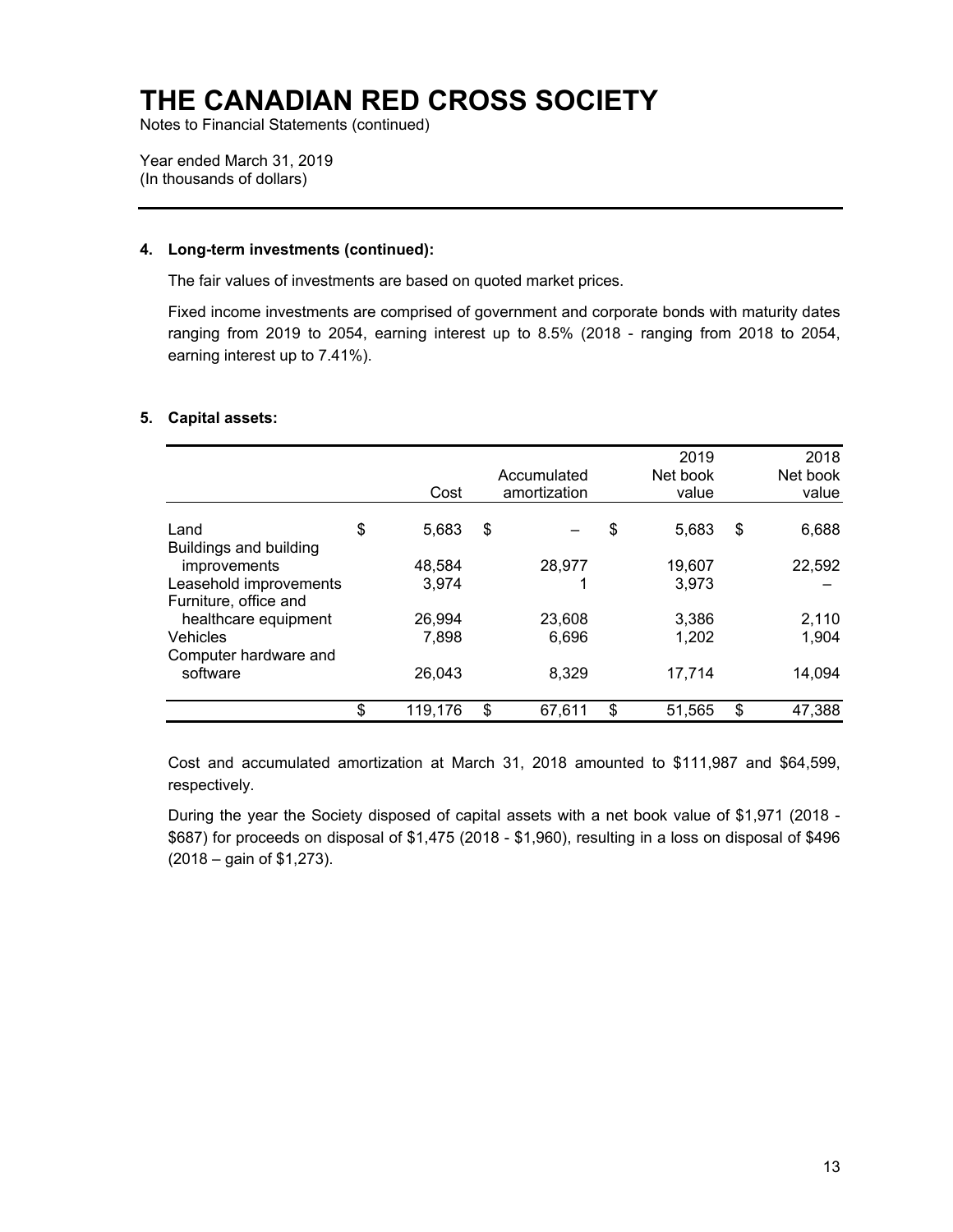Notes to Financial Statements (continued)

Year ended March 31, 2019 (In thousands of dollars)

#### **6. Assets held for sale:**

As part of the Society's strategy to reduce its physical footprint to deliver its services, certain properties were considered as redundant and contracted for sale during the past few years.

During the current year the Society disposed of assets previously held for sale with a net book value of \$4,848 (2018 - \$nil) for proceeds on disposal of \$10,700 (2018 - \$nil), resulting in a gain on disposal of \$5,852 (2018 – \$nil).

Assets currently classified as held for sale are comprised of buildings located in New Brunswick and Ontario. The value of the buildings have been measured at the lower of its carrying amount or fair value less cost to sell. As at March 31, 2019, none (2018 – one) of these properties had incurred a write-down loss (2018 – write down loss of \$89), recorded as part of allocated support services.

#### **7. Accounts payable and accrued liabilities:**

As at March 31, 2019, the Society had \$193 (2018 - \$758) payable for government remittances, including harmonized sales tax/goods and services tax and payroll remittances.

#### **8. Deferred contributions:**

Deferred contributions are comprised of amounts restricted for the funding of expenses to be incurred in the future. The movement of the deferred contributions is as follows:

|                                        |               | 2019 |                  |                    |    |            |
|----------------------------------------|---------------|------|------------------|--------------------|----|------------|
|                                        | General       |      | Alberta<br>fires | <b>BC</b><br>fires |    | Total      |
| Opening balance                        | \$<br>110,687 | \$   | 71,360           | \$<br>66,825       | \$ | 248,872    |
| Donations and grants received          | 131,240       |      | 58               | 25,045             |    | 156,343    |
| Interest earned and deferred           | 1,065         |      | 1,017            | 722                |    | 2,804      |
| Recognized as revenue                  | (135, 974)    |      | (20, 612)        | (53, 623)          |    | (210, 209) |
| Closing balance                        | 107,018       |      | 51,823           | 38,969             |    | 197,810    |
| Deferred contributions -<br>short-term | 107,018       |      | 32,156           | 33,195             |    | 172,369    |
| Deferred contributions -<br>long-term  | \$            | \$   | 19,667           | \$<br>5,774        | S  | 25,441     |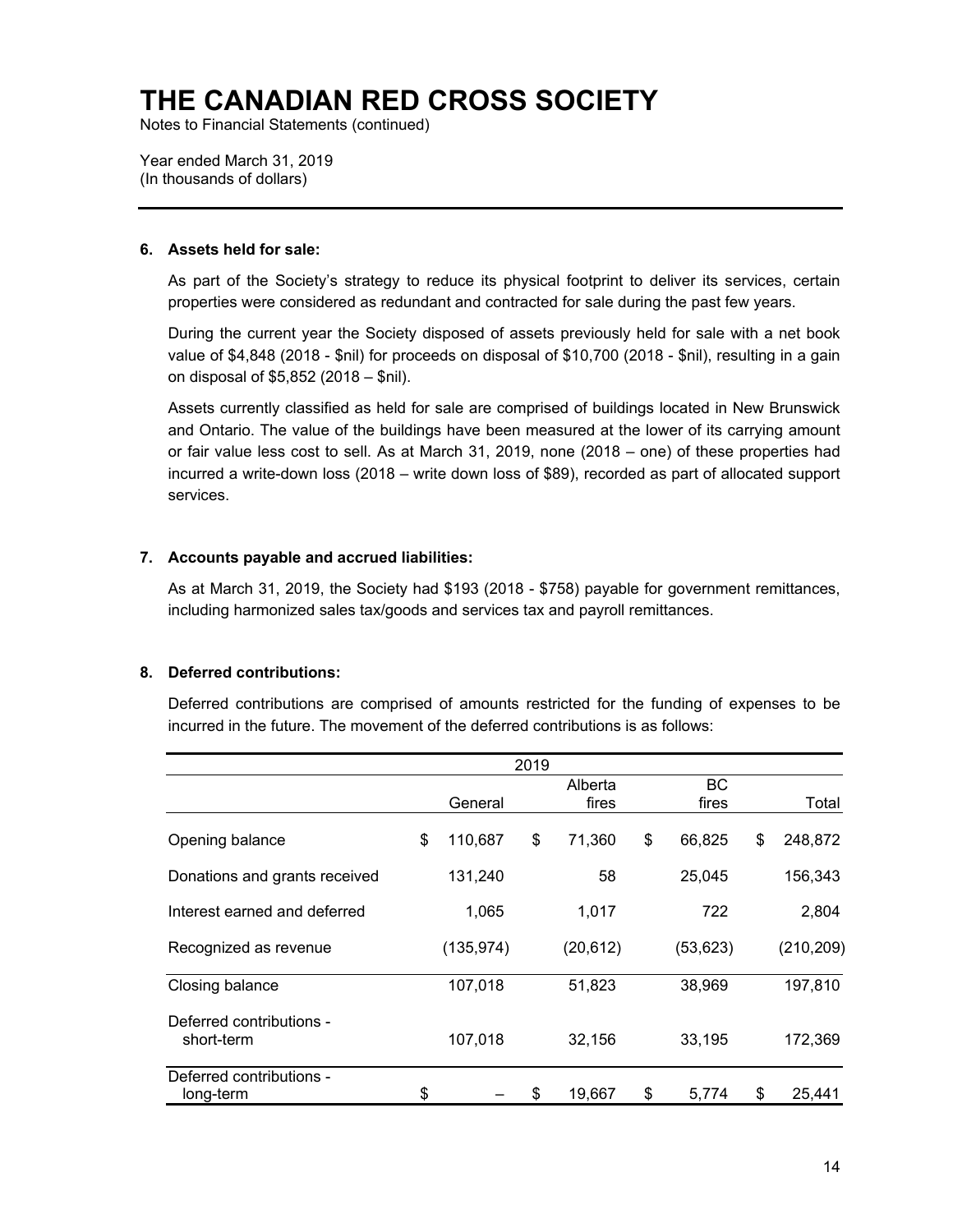Notes to Financial Statements (continued)

Year ended March 31, 2019 (In thousands of dollars)

#### **8. Deferred contributions (continued):**

|                                        |               | 2018 |           |           |    |           |
|----------------------------------------|---------------|------|-----------|-----------|----|-----------|
|                                        |               |      | Alberta   | <b>BC</b> |    |           |
|                                        | General       |      | fires     | fires     |    | Total     |
| Opening balance                        | \$<br>136,471 | \$   | 101,347   | \$        | \$ | 237,818   |
| Donations and grants received          | 122,671       |      | 354       | 136,787   |    | 259,812   |
| Interest earned and deferred           | 867           |      | 1,016     | 429       |    | 2,312     |
| Recognized as revenue                  | (149, 322)    |      | (31, 357) | (70, 391) |    | (251,070) |
| Closing balance                        | 110,687       |      | 71,360    | 66,825    |    | 248,872   |
| Deferred contributions -<br>short-term | 110,687       |      | 53,733    | 66,825    |    | 231,245   |
| Deferred contributions -<br>long-term  | \$            | \$   | 17,627    | \$        | S  | 17,627    |

The amounts recognized as revenue in respect of the Alberta Fires and BC Fires are included as part of the Emergency Management program revenue in the detailed statement of operations schedule.

#### **9. Deferred contributions related to capital assets:**

Deferred contributions related to capital assets represent the unamortized amount of donations and grants received and used for the purchase of capital assets. The changes in the deferred contributions balance for the year are as follows:

|                                                                                              |    | 2019    |   | 2018     |
|----------------------------------------------------------------------------------------------|----|---------|---|----------|
| Balance, beginning of year                                                                   | \$ | 10,016  | S | 10,318   |
| Donations and grants received and used for<br>the purchase of capital assets during the year |    | 1.039   |   | 1,153    |
| Amortization of deferred capital contributions                                               |    | (1,568) |   | (1, 455) |
| Balance, end of year                                                                         | S  | 9.487   |   | 10.016   |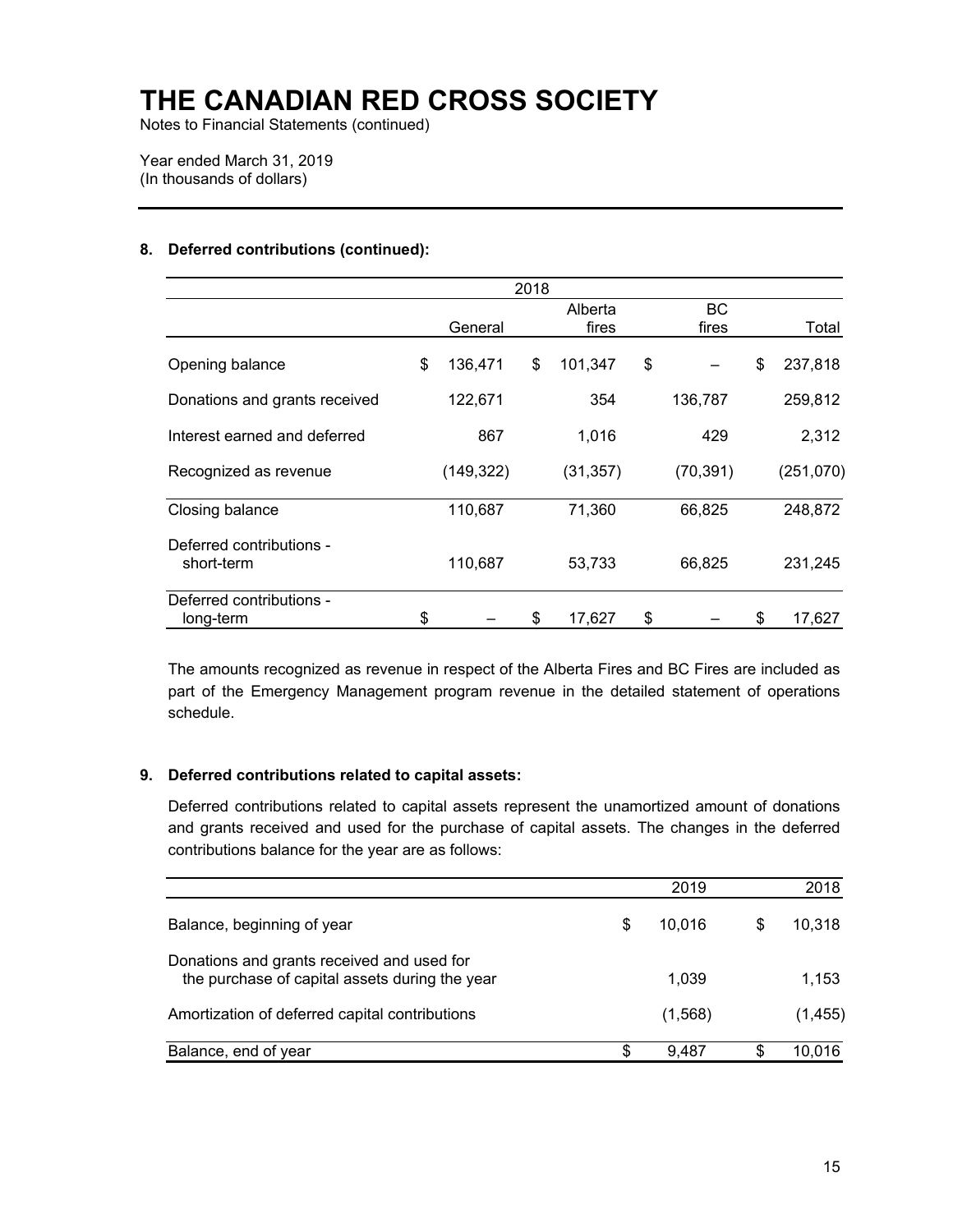Notes to Financial Statements (continued)

Year ended March 31, 2019 (In thousands of dollars)

#### **10. Employee future benefits:**

The Society is the sponsor and administrator of a defined contribution and a defined benefit pension plan. During the year ended March 31, 2019, the Society's contribution to its employees' defined contribution pension plan was \$2,732 (2018 - \$2,728).

The Society discontinued the defined benefit option of its pension plan on September 30, 1998. Members were given the option to convert their entitlements to a defined contribution basis or to have an annuity purchased on their behalf. Certain members' elections with respect to the conversion of past service benefits accrued to the date of discontinuation have not been finalized; therefore, no annuities have been purchased on behalf of these individuals. The Society remains responsible for the frozen benefits accrued under the defined benefit option of the Plan up to September 30, 1998.

The Society also sponsors life and health care benefits for its retired employees (Other Benefit Plans). These benefits are not pre-funded. On March 23, 2018, the Society decided to discontinue these life and health care benefits for employees retiring after May 1, 2020. This change resulted in a re-measurement gain of \$7,217 during the year ended March 31, 2018. This change is reflected in the Statement of Changes in Net Assets.

The most recent actuarial valuation for the Society's defined benefit pension plan was performed in September 2016 and extrapolated to March 31, 2019. The next valuation for this plan will be performed as of September 2019. The most recent actuarial valuations for the Society's other defined benefit plans were performed in March 2019. The next valuation for these plans will be performed by March 2022.

|                                   |             | Defined benefit pension plan |                | Other defined benefit plans |
|-----------------------------------|-------------|------------------------------|----------------|-----------------------------|
|                                   | 2019        | 2018                         | 2019           | 2018                        |
| Accrued benefit obligations,      |             |                              |                |                             |
| beginning of year                 | \$<br>3,336 | \$<br>3,518                  | \$<br>7.310    | \$<br>14,195                |
| Current service cost              |             |                              | 62             | 741                         |
| Finance cost                      | 138         | 146                          | 303            | 589                         |
| Benefits paid                     | (226)       | (321)                        | (669)          | (648)                       |
| Actuarial gain                    | (4)         | (7)                          | (389)          | (350)                       |
| Re-measurement gain               |             |                              |                | (7,217)                     |
| Accrued benefit obligations,      |             |                              |                |                             |
| end of year                       | 3,244       | 3,336                        | 6,617          | 7,310                       |
| Fair value of plan assets         | 10,256      | 10,566                       |                |                             |
| Defined benefit asset (liability) | 7,012       | 7,230                        | \$<br>(6, 617) | \$<br>(7,310)               |

The information about the employee benefit plans is presented in the tables below: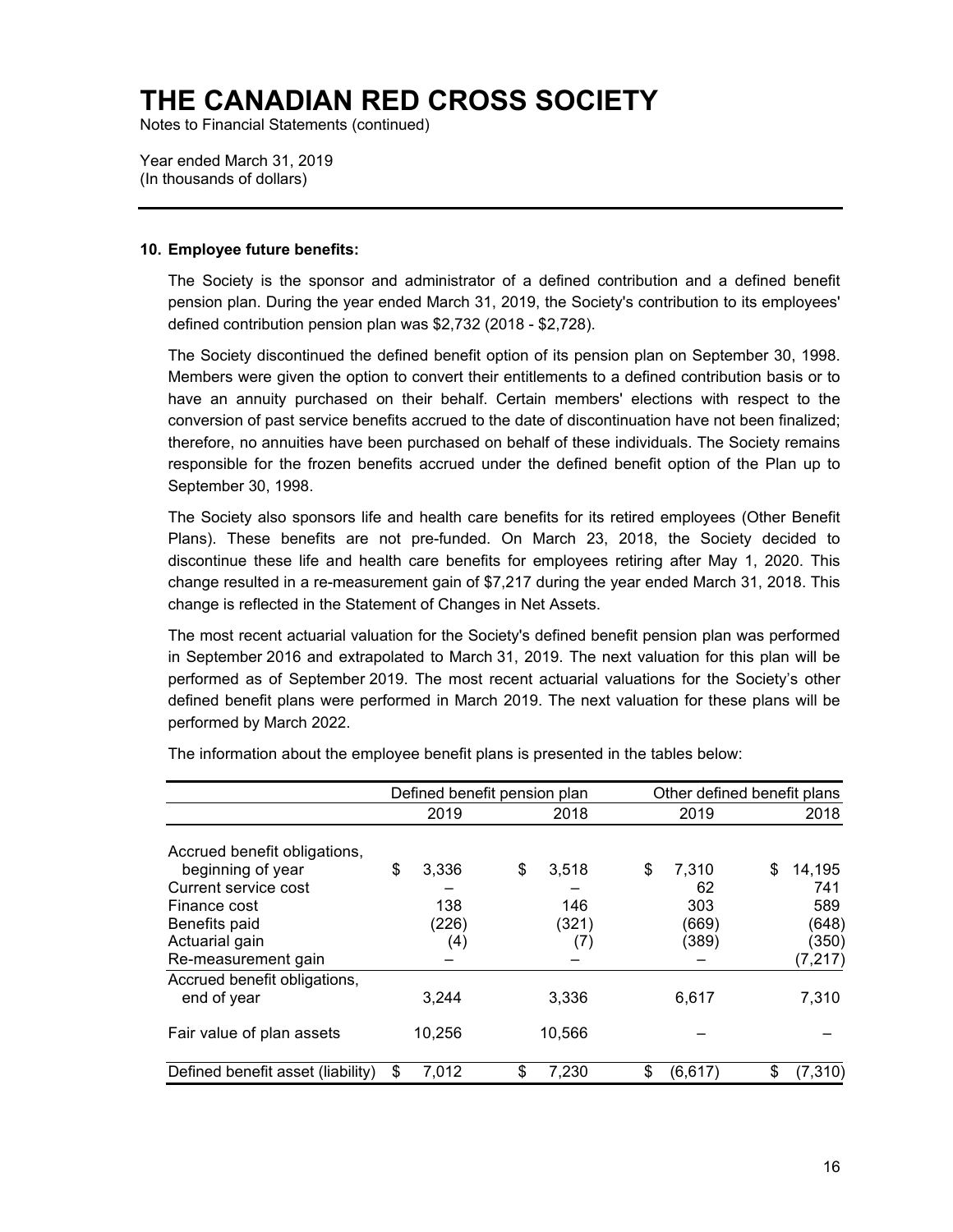Notes to Financial Statements (continued)

Year ended March 31, 2019 (In thousands of dollars)

#### **10. Employee future benefits (continued):**

The significant actuarial assumptions adopted in measuring the Society's accrued benefit obligations are as follows:

|                                  | Defined benefit pension plan |       | Other defined benefit plans |       |
|----------------------------------|------------------------------|-------|-----------------------------|-------|
|                                  | 2019                         | 2018  | 2019                        | 2018  |
|                                  |                              |       |                             |       |
| Discount rate for obligations    | 4.15%                        | 4.15% | 4.15%                       | 4.15% |
| Discount rate for expenses       | 4.15%                        | 4.15% | 4.15%                       | 4.15% |
| Post-retirement indexation       | 1.75%                        | 1.75% | $-$ %                       | $-$ % |
| Dental cost increases            |                              |       | 4.00%                       | 4.50% |
| Extended healthcare cost         |                              |       |                             |       |
| escalations, 6.60% per           |                              |       |                             |       |
| annum in 2019 grading            |                              |       |                             |       |
| down to 4.00% per annum          |                              |       |                             |       |
| in and after 2040                |                              |       | 6.60%                       | 8.25% |
| Hospital benefit cost escalation |                              |       | 4.00%                       | 4.50% |

Other information about the Society's benefit plans is as follows:

|                                                          |      | Defined benefit pension plan |  |     | Other defined benefit plans |            |      |            |  |  |      |
|----------------------------------------------------------|------|------------------------------|--|-----|-----------------------------|------------|------|------------|--|--|------|
|                                                          | 2019 |                              |  |     |                             |            | 2018 |            |  |  | 2018 |
| Employees and employer<br>contributions<br>Benefits paid |      | 226                          |  | 321 |                             | 669<br>669 |      | 648<br>648 |  |  |      |

#### **11. Net assets:**

The Society defines its capital as its net assets. Its objectives in managing capital are:

- (a) to ensure that sufficient financial resources are in place to deliver on the priorities set by the Board of Directors during its annual operational plan review;
- (b) to maintain a minimum reserve in its net assets under Internally Restricted General of \$30 million to ensure the ability to continue operations in the face of unexpected events;
- (c) to invest funds in financial instruments permitted under the Board of Directors' approved Statements of Investment Policies and Procedures ("SIP&P"); and
- (d) to manage grants and donations with external restrictions in order to comply with the conditions for using these financial resources.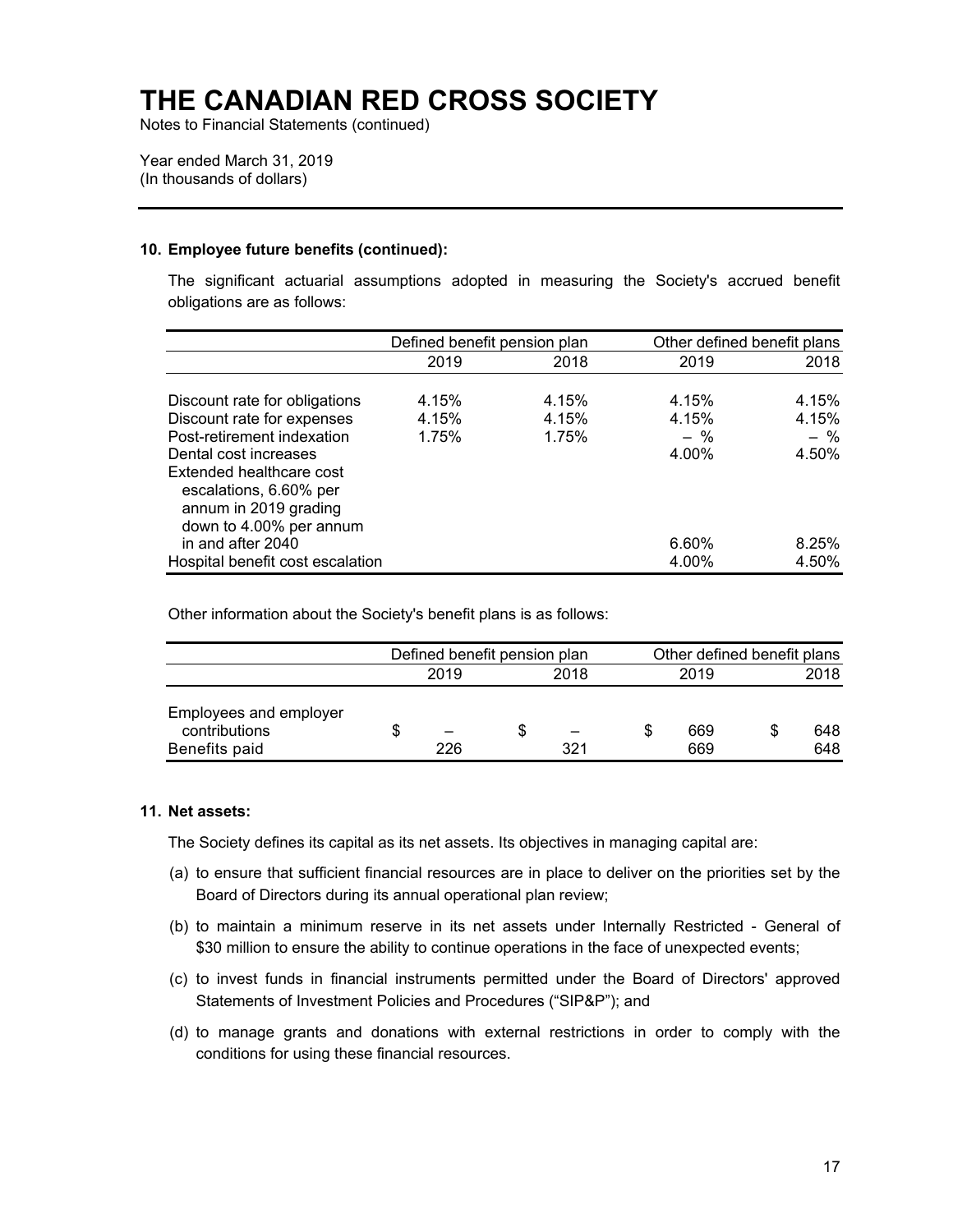Notes to Financial Statements (continued)

Year ended March 31, 2019 (In thousands of dollars)

#### **11. Net assets (continued):**

The Society monitors its net assets by reviewing various financial metrics, including cash flows and variances to forecasts and budgets.

Net asset management objectives, policies and procedures are unchanged since the preceding year.

The Society has complied with all the external requirements, including the requirements respecting the external restrictions.

#### **12. Restricted for endowment purposes:**

Contributions restricted for endowment purposes consist of monies received which the donor has designated as endowment funds. The annual income earned from funds designated as endowment by the donor may be expended only for the purpose designated. If no purpose is designated by the donor then the income is expended at the direction of the Board.

Actual investment income earned in excess of the distributed amount is accumulated in the endowment fund for future distribution and to maintain capital.

|                                            | 2019        | 2018        |
|--------------------------------------------|-------------|-------------|
| Donations and bequests                     | \$<br>265   | \$          |
| Investment (loss) income                   | (39)        | 26          |
| Net change in year                         | 226         | 26          |
| Fund balance, beginning of year            | 1,400       | 1,374       |
| Fund balance, end of year                  | \$<br>1,626 | \$<br>1,400 |
| The endowment balance consists of:         |             |             |
|                                            | 2019        | 2018        |
| Cumulative endowment principal             | \$<br>1,202 | \$<br>937   |
| Cumulative undistributed investment income | 424         | 463         |
| Endowment balance on endowment investments | \$<br>1,626 | \$<br>1,400 |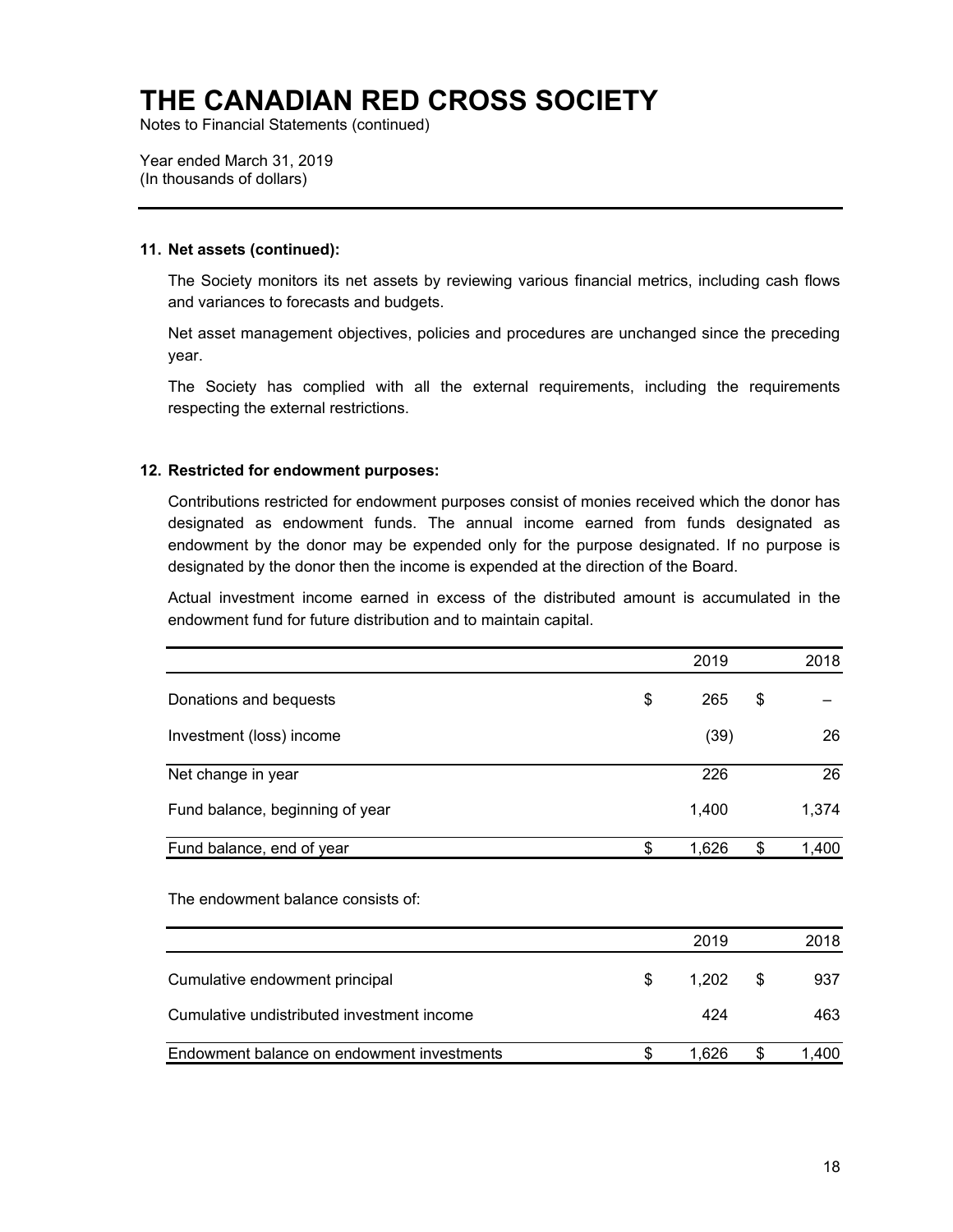Notes to Financial Statements (continued)

Year ended March 31, 2019 (In thousands of dollars)

#### **13. Internally restricted funds:**

The Society restricts the use of portions of its unrestricted net assets for specific future uses. When incurred, related expenses are charged to operations and the balance of internally restricted net assets is reduced accordingly.

Internally restricted funds are comprised of:

- Contingency Reserve: A cumulative amount of \$33,483 (2018 \$31,842) is reserved to ensure the ability to continue operations in the face of unexpected events.
- Strategic Investment Reserve Fund (SIRF): A cumulative amount of \$27,846 (2018 \$21,138) is reserved to finance strategic initiatives.
- Tsunami: Interest and investment income in the amount of \$nil (2018 \$2) was appropriated from the internally restricted funds and an amount of \$64 (2018 - \$720) was expended on the objectives of the Tsunami Fund leaving a remaining balance of \$560 (2018 - \$624) as internally restricted.

#### **14. Commitments:**

The Society has entered into various operating leases for buildings and equipment. The minimum annual lease payments for the next five fiscal years are as follows:

| 2020 | \$<br>5,886 |
|------|-------------|
| 2021 | 3,942       |
| 2022 | 3,047       |
| 2023 | 2,263       |
| 2024 | 1,556       |

The Society has also committed a total amount of \$87,922 (2018 - \$67,414) under signed contracts where the services have yet to be delivered. In addition, \$14,479 (2018 - \$23,379) of uncontracted commitments have been agreed to. Of this amount, all are expected to be expended within five years.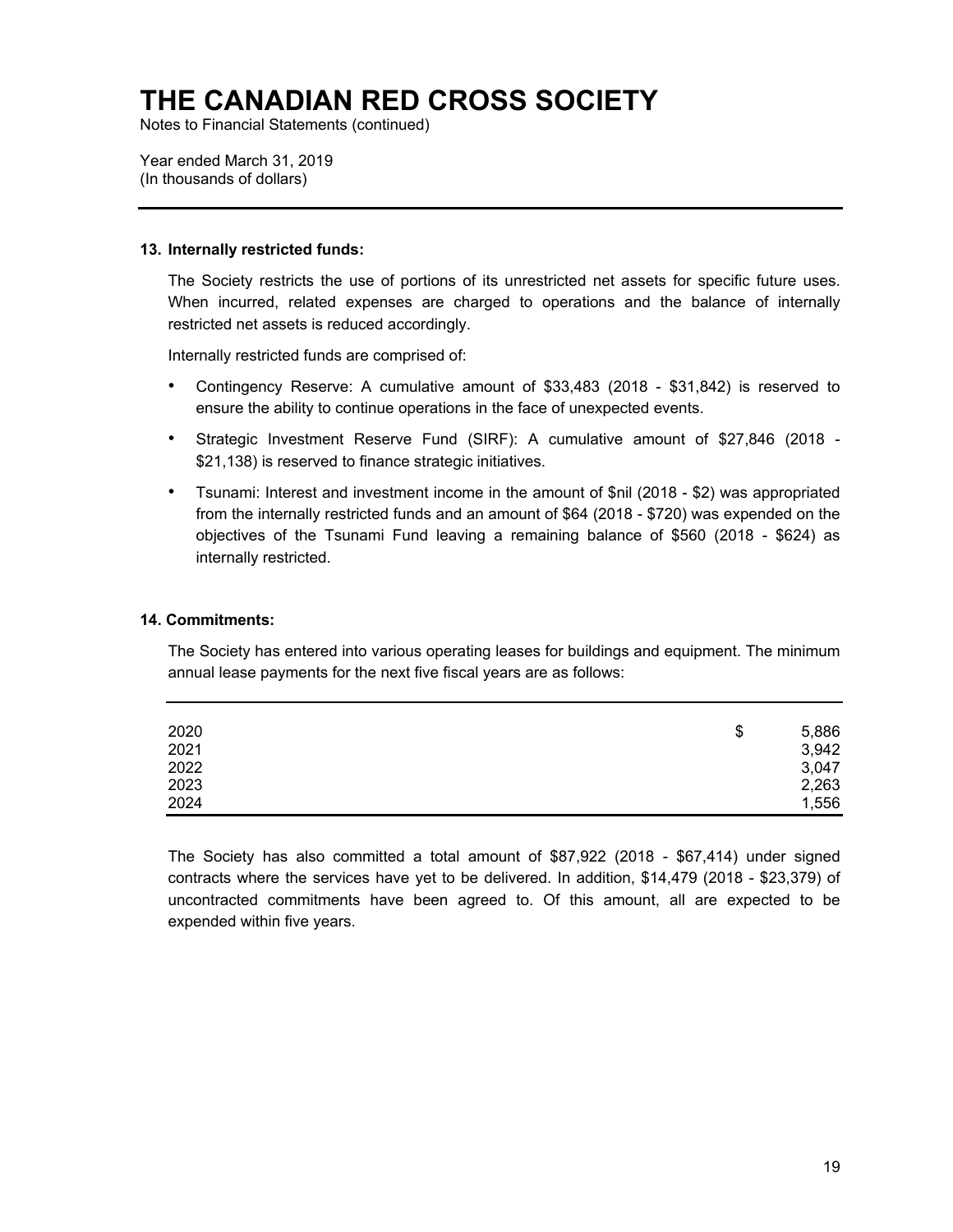Notes to Financial Statements (continued)

Year ended March 31, 2019 (In thousands of dollars)

#### **15. Contingent liabilities and guarantees:**

The Society received contributions from Global Affairs Canada (GAC) and other funding agencies that are subject to restrictions as to the use of the funds. The Society's accounting records, as well as those of member institutions subcontracted to execute the projects, are subject to audit by GAC and other funding agencies to identify instances, if any, in which the amounts charged to projects have not complied with the agreed terms and conditions, and which, therefore, would be refundable to the funding agency. Adjustments to the financial statements as a result of these audits will be recorded in the period in which they become known.

In the normal course of operations, the Society provides indemnification agreements with various counterparties in transactions such as service agreements, software licenses, leases, and purchases of goods. Under these agreements, the Society agrees to indemnify the counterparty against loss or liability arising from the acts or omissions of the Society in relation to the agreement. The nature of the indemnification agreements prevents the Society from making a reasonable estimate of the maximum potential amount that the Society would be required to pay such counterparties.

#### **16. Fundraising:**

Fundraising revenue and expenses are as follows:

|                                      | 2019         | 2018         |
|--------------------------------------|--------------|--------------|
| Revenue:                             |              |              |
| <b>Bequests</b>                      | \$<br>11,063 | \$<br>11,148 |
| Direct marketing                     | 48,832       | 50,028       |
| Lotteries and gaming                 | 959          | 952          |
| Special events and other fundraising | 14,232       | 18,230       |
|                                      | 75,086       | 80,358       |
| Direct expenses:                     |              |              |
| <b>Bequests</b>                      | 1,227        | 1,085        |
| Direct marketing                     | 22,590       | 21,671       |
| Lotteries and gaming                 | 790          | 825          |
| Special events and other fundraising | 12,345       | 11,436       |
|                                      | 36,952       | 35,017       |
|                                      | \$<br>38,134 | \$<br>45,341 |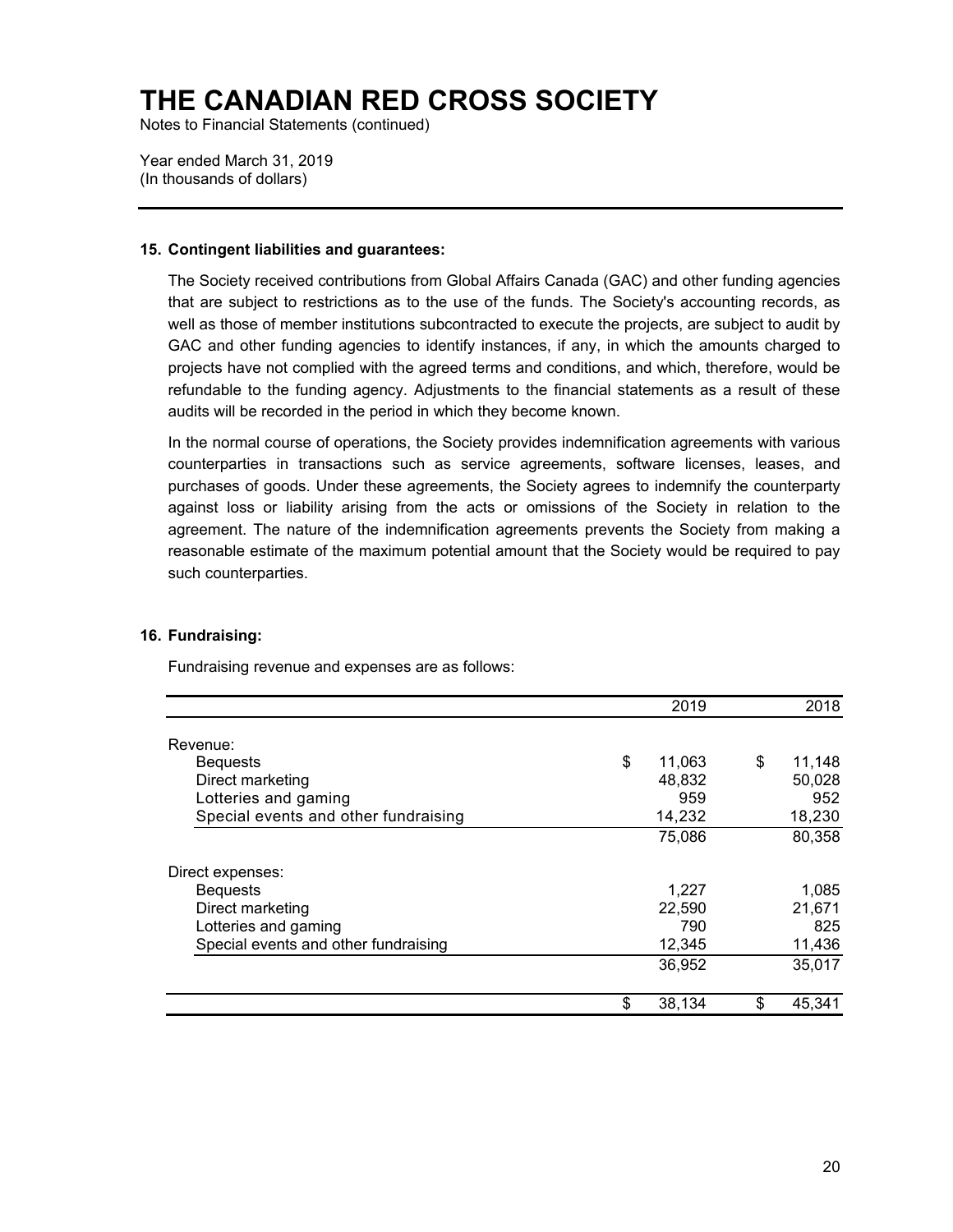Notes to Financial Statements (continued)

Year ended March 31, 2019 (In thousands of dollars)

#### **16. Fundraising (continued):**

During the year, the Society received \$75,086 (2018 - \$80,358) in unrestricted donations. In addition, the Society received restricted donations accounted for as program revenue of \$10,971 (2018 - \$13,190) and restricted donations accounted for as deferred contributions of \$25,686 (2018 - \$68,828), for total fundraising of \$111,743 (2018 - \$162,376) raised during the year.

#### **17. Allocation of expenses:**

Net support services are allocated directly to programs. During the year, they were allocated as follows:

|                               |     | 2019   | 2018   |
|-------------------------------|-----|--------|--------|
| Organizational capacity       | S   | 13.601 | 12,839 |
| International operations      |     | 6,024  | 6,269  |
| Emergency management          |     | 15,206 | 16,027 |
| Prevention and safety         |     | 4,615  | 6,435  |
| Health and community wellness |     | 10,390 | 12,603 |
|                               | \$. | 49.836 | 54,173 |

#### **18. Statement of changes in net assets:**

Net changes in investment in capital assets is comprised of the following:

|                                                                  |    | 2019      | 2018     |
|------------------------------------------------------------------|----|-----------|----------|
| Amortization of capital assets                                   | \$ | (5,898)   | (5, 555) |
| Amortization of deferred contributions related to capital assets |    | 1,568     | 1,455    |
| Acquisitions of capital assets                                   |    | 12,958    | 9,659    |
| Increase of deferred contributions related to capital assets     |    | (1,039)   | (1, 153) |
| Proceeds on sale of capital assets                               |    | (12, 175) | (1,960)  |
| Gain on sale of capital assets and assets held for sale          |    | 5,356     | 1,273    |
|                                                                  | S  | 770       | 3 719    |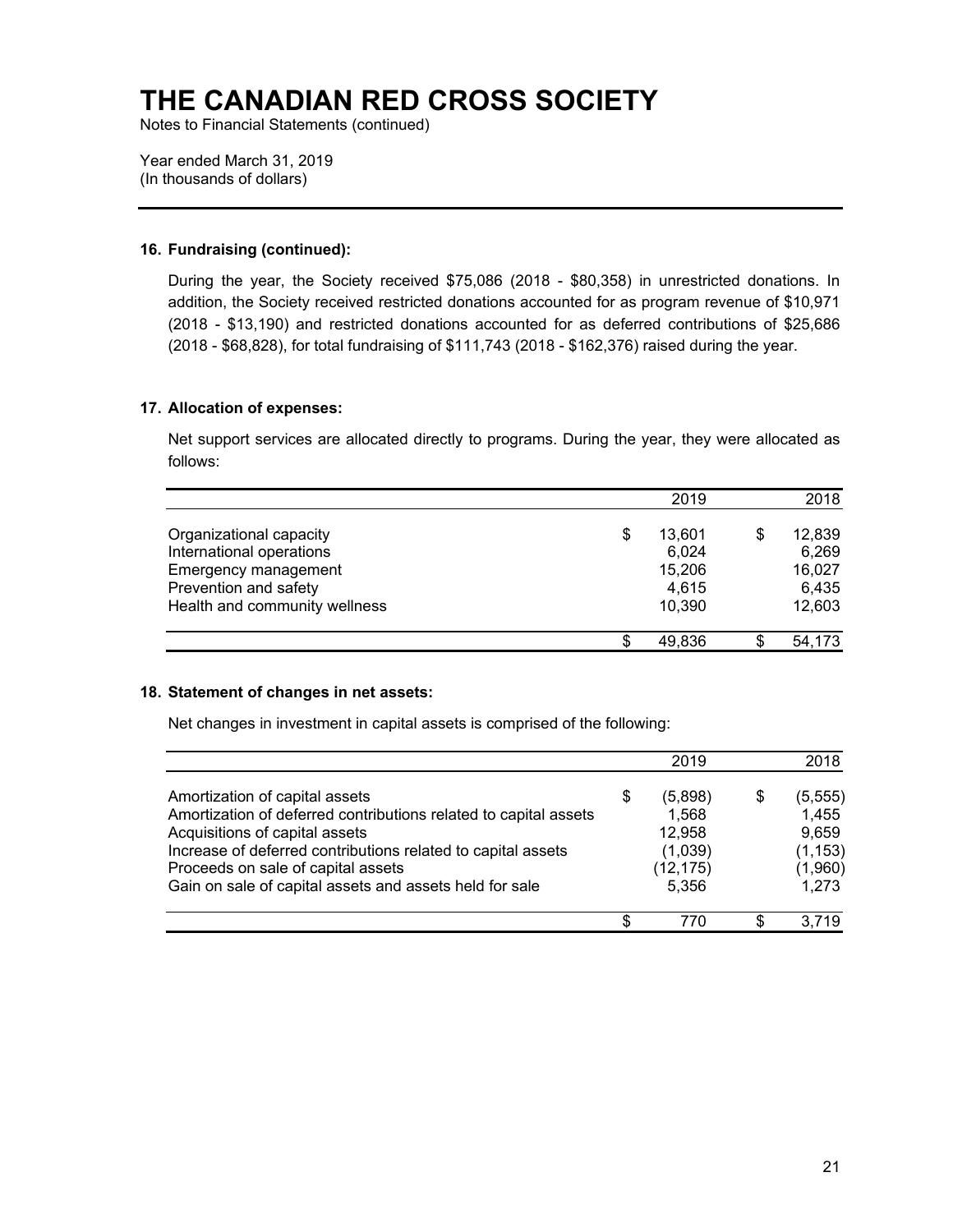Notes to Financial Statements (continued)

Year ended March 31, 2019 (In thousands of dollars)

#### **19. Financial instruments:**

(a) Investment risk:

The Society's Board of Directors has approved SIP&P which provide the guidelines for managing investments of the Society. Through this approach, investments are strategically invested among several classes of assets to reduce the risk of investment volatility. Concentration of risk exists when a significant proportion of the portfolio is invested in securities with similar characteristics or subject to similar economic, political or other conditions. Management believes that the concentration of risk is not significant.

(b) Foreign exchange risk:

The Society operates internationally, giving rise to exposure to market risks from changes in foreign exchange rates. Foreign exchange risk is not significant as risk is limited to USD cash holdings totaling \$62 (2018 - \$711).

(c) Liquidity risk:

Liquidity risk is the risk that the Society will be unable to fulfill its obligations associated with financial liabilities or to meet cash requirements on a timely basis or a reasonable cost. The Society manages its liquidity risk by monitoring its operating requirements. The Society prepares budgets and cash forecasts to ensure it has sufficient fund to fulfill its obligations.

(d) Credit risk:

Credit risk arises from the potential that one party to a financial instrument will fail to discharge an obligation and cause the other party to incur a financial loss. The Society's accounts receivable represent credit provided for the Society's programs. The Society extends credit to its authorized providers and funding agencies. The Society's Health and Community Wellness and Emergency Management programs represent 74% (2018 - 60%) of the total accounts receivable. The credit is provided mainly to provincial governments and, accordingly, presents minimal credit risk to the Society.

The maximum credit exposure of the Society is represented by the fair value of the investments and amounts receivable as presented in the statement of financial position. The Society has an allowance for doubtful accounts of \$347 (2018 – \$394)

(e) Interest rate risk:

Interest rate risk refers to adverse consequences of interest rate changes on the Society cash flows, financial position, investment income and interest expense. The Society's exposure to interest rate risk is limited to its fixed income investments as disclosed in note 4. The potential impact of adverse changes in rates is not considered significant.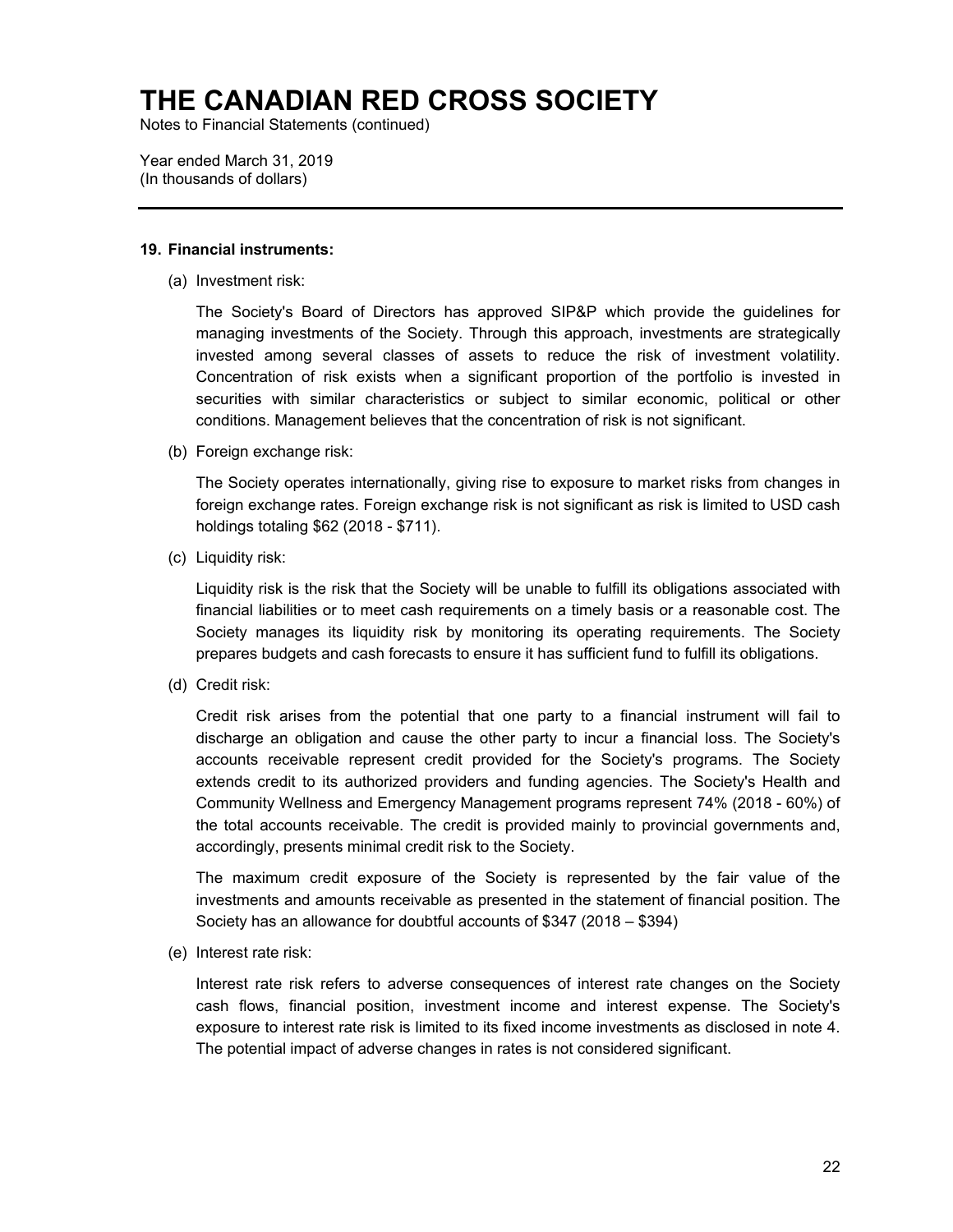Notes to Financial Statements (continued)

Year ended March 31, 2019 (In thousands of dollars)

#### **19. Financial instruments (continued):**

(f) Other price risk:

Other price risk is the risk that the fair value or future cash flows of a financial instrument will fluctuate because of changes in market prices. The Society believes that it is not exposed to significant other price risk arising from its financial instruments.

There has been no significant change in the risk exposures of the Society since 2018.

#### **20. Restructuring:**

During 2019, previously announced restructuring initiatives continued for the Health and Community Wellness Program and the Prevention and Safety Program, as well as selected support services.

The obligations accrued and settled are as follows:

|                                                                                          |    | 2019                                |   |                             |                     |   |                         |
|------------------------------------------------------------------------------------------|----|-------------------------------------|---|-----------------------------|---------------------|---|-------------------------|
|                                                                                          |    | Health<br>and Community<br>Wellness |   | Prevention<br>and<br>Safety | Support<br>Services |   | Total                   |
| Employment-related obligations<br>Support service obligations<br>Amounts settled in year | \$ | 2,208<br>115<br>(2, 259)            | S | 1.017<br>592<br>(1,229)     | \$<br>250<br>(250)  | S | 3,475<br>707<br>(3,738) |
| Remaining obligations                                                                    | S  | 64                                  | S | 380                         | \$                  | S | 444                     |

|                                                                                          |                                     | 2018                  |                             |              |                     |   |                       |
|------------------------------------------------------------------------------------------|-------------------------------------|-----------------------|-----------------------------|--------------|---------------------|---|-----------------------|
|                                                                                          | Health<br>and Community<br>Wellness |                       | Prevention<br>and<br>Safety |              | Support<br>Services |   | Total                 |
| Employment-related obligations<br>Support service obligations<br>Amounts settled in year | S                                   | 2,398<br>159<br>(234) | \$                          | 1.017<br>592 | \$<br>250           | S | 3,665<br>751<br>(234) |
| Remaining obligations                                                                    | \$                                  | 2.323                 |                             | 1.609        | \$<br>250           | S | 4,182                 |

#### **21. Comparative information:**

Certain comparative information has been reclassified to conform to the financial statement presentation adopted in the current year.